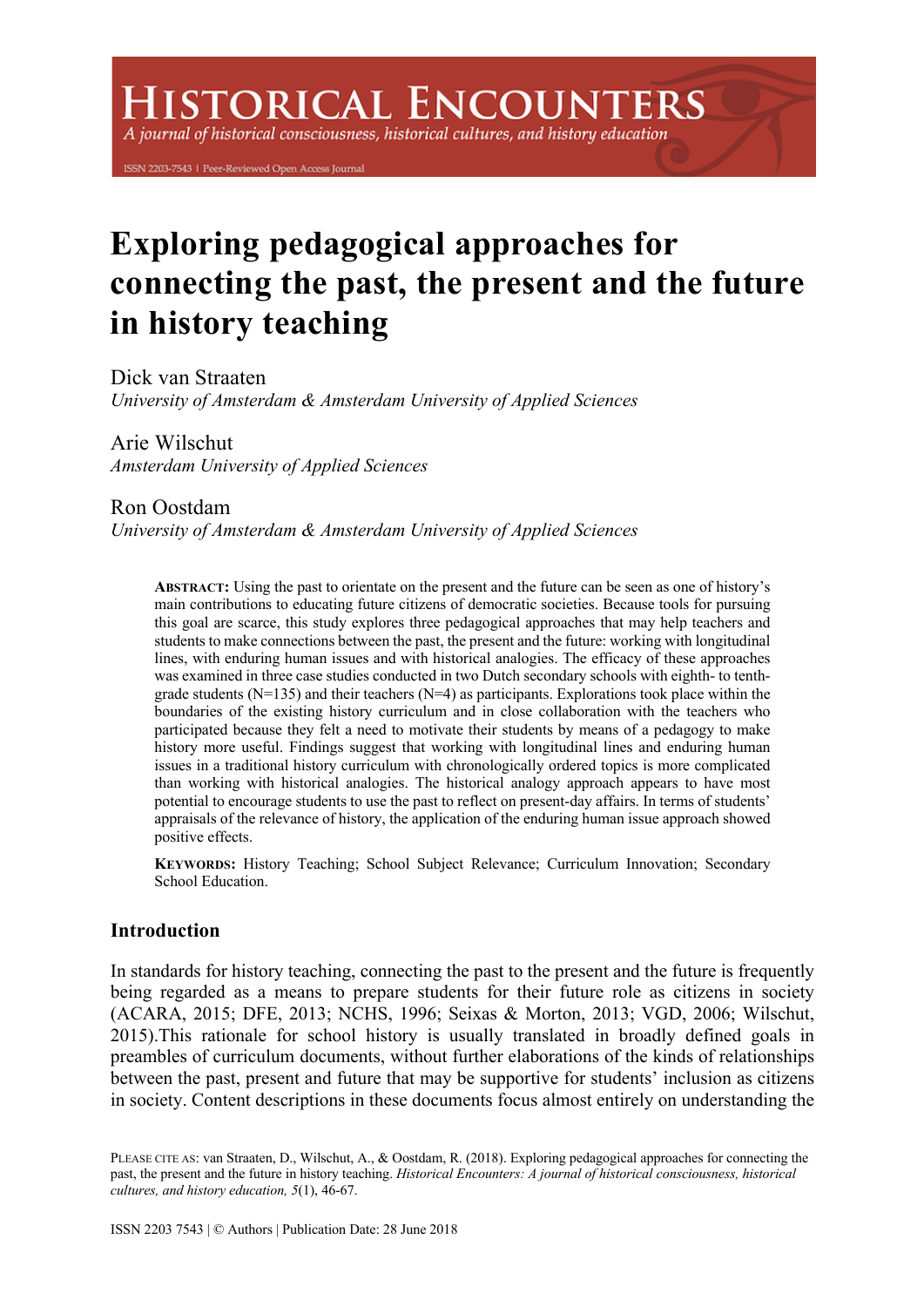past and mastering historical thinking skills as aims in themselves. Standards specify which historical knowledge students should learn without exemplifying possible relationships with meaningful contemporary contexts. The compilers of curriculum documents apparently assume that learning about the past yields insights into the present and future as a matter of course, taking knowledge transfer beyond subject-specific contexts for granted without any explicit learning activities directed at achieving this aim.

Such expectations may not be justified. In the wake of philosophical studies about historical consciousness and the temporal dimension of the human condition, an increasing body of empirically based knowledge is available about ways in which students (and people in general) use the past to orient on the present and the future. For example, a survey conducted by Rosenzweig (2000) showed that although the past had a strong influence on the way people think, very few people derived meaning from history taught at school. Findings from the project Usable Historical Pasts, conducted by Foster, Ashby and Lee (2008), revealed that only a small number of students referred to history while reflecting on contemporary issues. In Germany, Denmark and the Netherlands, a large proportion of 14-year-olds in the 1990's thought that history is 'dead and gone and has nothing to do with my present life' (Angvik & Von Borries, 1997, p. B26). Studies in England and North America suggest that students have limited views on the purposes and benefits of history and have difficulty to articulate why studying the past matters (Barton & Levstik, 2011; Biddulph & Adey, 2003; Harris & Reynolds, 2014; Haydn & Harris, 2010; Zhao & Hoge, 2005). In short, there are ample reasons for actively linking the past to the present and the future to enable students to construct narratives that make sense to them. 'Usable historical pasts' may enhance student motivation as well, as recognising the utility of classroom tasks in terms of applicability in 'real life' is what encourages students to learn and what they deem important in valuing the usefulness of school subjects (Brophy,1999; Pintrich, 2003).

Given the fact that students are not inclined to attribute meaning to history of their own accord and therefore need guidance, the question arises how teachers may help them pursuing this goal. In earlier work, we have distinguished three pedagogical approaches for making connections between the past, present and future (Van Straaten, Wilschut, & Oostdam, 2016). In this study, we explore the efficacy of these approaches in a traditional history curriculum with chronologically ordered topics and a strong focus on memorising historical data. Our aim is to find out whether the approaches can be applied effectively in existing educational settings or whether major curriculum revisions are required. We use three indicators to examine this issue: (1) the extent to which students apply historical content knowledge while reasoning about current affairs; (2) teacher's experiences with the approaches in view of student learning and meeting curriculum demands; and (3) students' beliefs and attitudes vis-à-vis the relevance of history.

### **Obstacles to connecting the past, present and future**

Several factors may explain why students are not inclined to link the past to the present and the future. First, a lack of readily available knowledge probably plays an important role. Discerning long-term historical developments that have shaped the present, for example, puts high demands on the amount of historical knowledge that students have at their disposal.

In their Usable Historical Pasts project, Foster, Ashby and Lee (2008) asked students in Year 10 and 11 to consider the question whether the USA would always be the most powerful country. Only a small number of students made references to the past while answering the question, most of whom appeared frustrated by their lack of substantive knowledge. Students also offered vague or incomplete responses when asked to write the story of British history in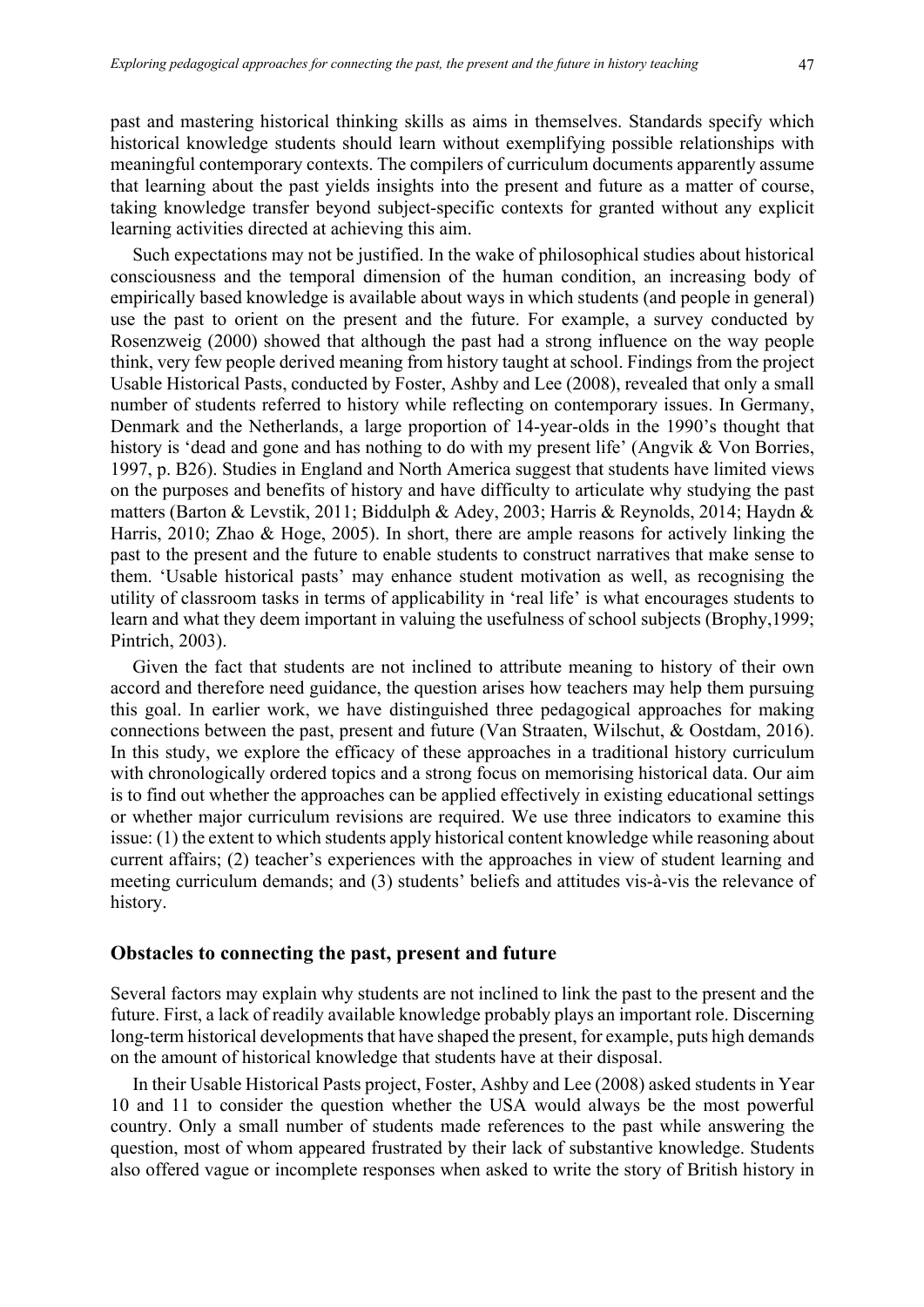the last 2000 years. One student commented: 'I can't do this. My knowledge does not stretch out as far as 2000 years' (Foster, Ashby, & Lee, 2008, p. 6).

Second, linking the past to the present and future requires thinking in long-term patterns of continuity and change and the ability to generalize, for example by comparing what people in the past and people in the present have in common. There is abundant evidence showing that students' epistemological beliefs about the past may present an obstacle for this kind of mental operations (e.g. Barton, 2008; Blow, 2009; Lee, 2005; Maggioni, Alexander & VanSledright, 2004; Sandahl, 2015; Shemilt, 2009; Stoel, Logtenberg, Wansink, Huijgen, Van Boxtel, & Van Drie 2017). For example, students perceive images of the past as 'fixed', i.e., as a closed entity of given dates and facts about a world 'out there' that bears little relation with the 'real' world; it seems difficult for them to grasp the notion that history is the product of constructing narratives that serve contemporary needs and interests. Their historical thinking is hallmarked by events following each other in a causal chain without alternatives, not by the interplay of change and continuity. They look for historical explanations in people's actions, not in conditions, developments or changes.

Third, many history curricula are based upon chronologically ordered topics which are usually separately taught, leaving little room for teaching developmental lines from the past to the present or comparative, generalizing learning activities that may help students to attribute meaning to the past (Carroll, 2016). Blow (2009), among others, propagates a radical reshaping of existing history curricula aiming at teaching large spans of time ('big pictures') rather than single topics offering a mass of details which are inapplicable in multiple contexts and impede students' ability to generalise. Useful tools in teaching 'big pictures' are, according to Blow (2009) and Lee (2005), a well-developed vocabulary of second order concepts (e.g., change, continuity, cause and effect) and the deployment of historical analogies as a means to empower abstract thinking (Blow, 2009; Lee, 2005).

### **Pedagogical approaches for connecting the past, present and future**

Based on the problem analysis described above and on research literature in the field of history education, we have identified three pedagogical approaches that may help students and teachers to use the past to orientate on the present and the future (Van Straaten, Wilschut, & Oostdam, 2016):

- Working with *enduring human issues* (EHI) that have been addressed by people in past and present times either in similar or different manners, such as social inequality or issues of crime and punishment.
- Working with *longitudinal lines* (LL) describing long-term political, socio-economical or cultural developments, for example, the emergence of national states or the process of secularization and scientification leading to the 'disenchantment of the world' (MacKinnon, 2001).
- Working with *historical analogies* (HA) between the past and the present, for example, in the context of European unification, an analogy between the Roman Empire and the European Union.

These approaches are not new, however, empirical data about their efficacy is scarce, which was one of the incentives to undertake this study. We will discuss the three approaches in a summary manner.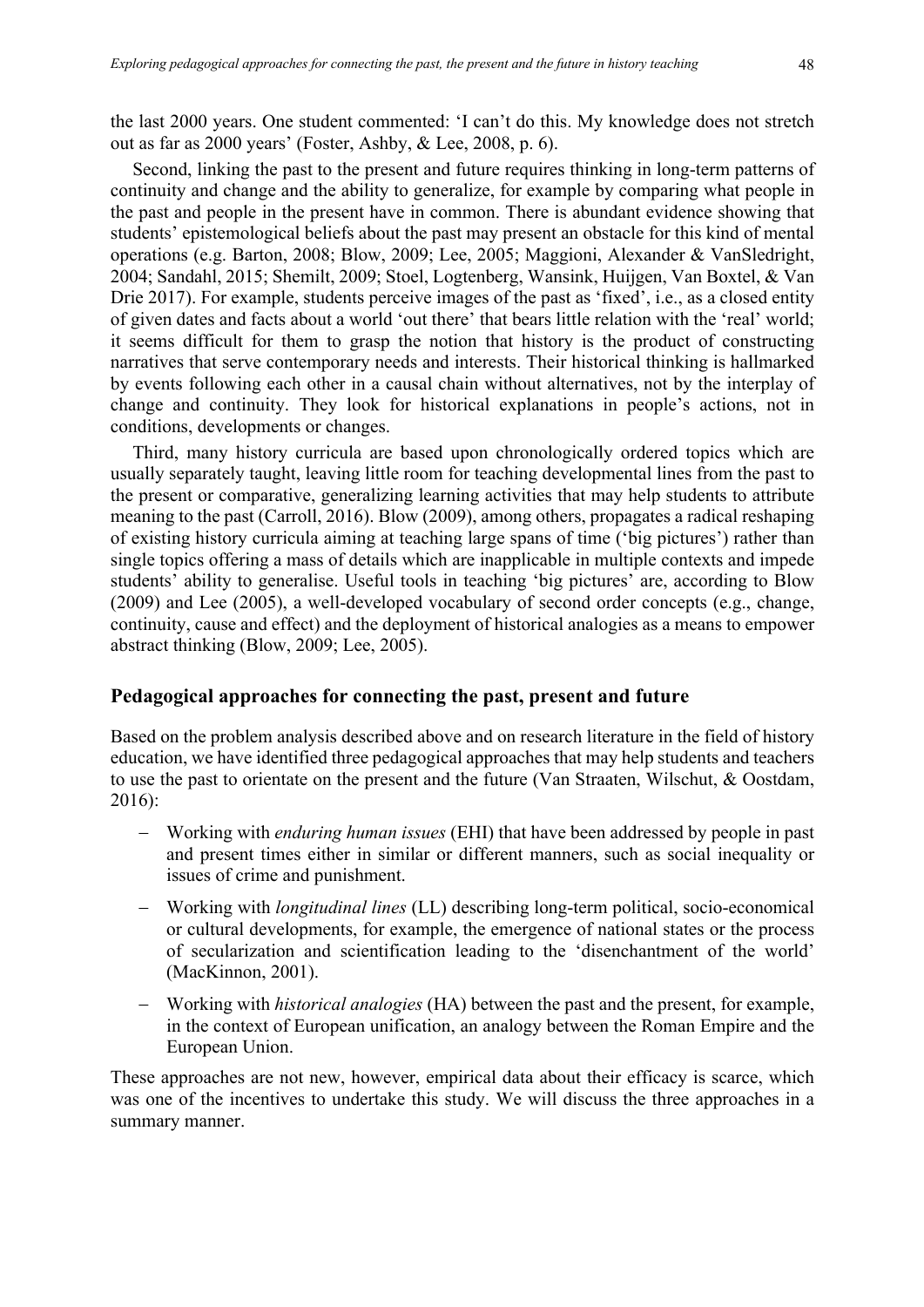#### *Enduring human issues*

History is about mankind in other times: very different from today, but also similar because people have always shared fundamental aspects of being human. Dressel (1996) distinguishes eleven basic human experiences: space and time, religion, family, food, dealing with nature, the human body, sexuality, labor, conflicts, gender and encounters with strangers. Such issues are common to all human beings, but the way in which people have dealt with them differs from time to time. Studying contrasting examples of dealing with the same enduring issue may expand students' frames of reference.

There have been several proposals for designing a curriculum based on enduring human issues. For example, Hunt (2000) put forward a curriculum based on 'ageless social, moral and cultural issues' (p. 39) to be studied with key concepts and key questions, such as why people obey laws or why governments levy taxes. Barton and Levstik (2011) suggest that history education may become meaningful if students are confronted with 'enduring themes and questions' (p. 3), such as the interaction between man and his environment, or the development of cultures and societies. Obenchain, Orr, and Davis (2011) developed teaching about 'essential questions' in cooperation with teachers – for example: the question of the grounds on which freedom may be curtailed. In similar projects, teachers and researchers have designed curricula based on 'big ideas' (Grant & Gradwell, 2010) or 'persistent issues' (Brush & Saye, 2014). In English history teaching it has become increasingly common to build lesson units around 'enquiry questions' that can promote the study of problems instead of periods (Carroll, 2016). What all these examples have in common is the use of the past in reflections on enduring human issues.

#### *Longitudinal lines*

Longitudinal lines should not be confused with historical overview knowledge without any explicit organizing principle or specific question to the past. Overview knowledge without an explicit narrative structure probably does not serve the purpose of making connections between past, present and future. Shemilt (2009) proposes synoptically described, millennia-wide lines of change under themes such as modes of production, or political and social organization. Lee and Howson (2009) also argue for diachronic narratives about certain themes or topics. They assume that by using these kinds of frameworks, students will not only be able to extrapolate long lines of developments into the future, but also reflect upon their own future role as (e.g.) an office employee compared to a stone age hunter, a medieval farmer, a 16th-century craftsman or a 19th-century factory worker.

So far there have been only a few empirical studies focusing on the practical applicability of the framework-approaches suggested by Shemilt, Lee and Howson (e.g. Carroll, 2016; Nuttall, 2013; Rogers, 2008). Nuttall (2013), for example, presented a comprehensive chart of  $20<sup>th</sup>$ century history to 14- and 15-year-old students, structured by six periods on one axis (e.g. 1919– 1938, 1946–1989) and three main questions on the other axis: What is the big story of the 20th century? What is the story of the empires? Who is the most powerful? In the resulting cross table, students could compare the six periods from three guiding viewpoints, thus creating longer lines in 20th-century history. Although Nuttall's study was small-scale and explorative, students seemingly were triggered to switch from past to present, as became apparent in their spontaneous conversations on issues like the emergence of China or civil wars in Africa. Because they saw the 'whole picture' and perceived different lines connecting the past and the present, they were put in the position to understand that the present could have been different if developments in the past had taken a different course.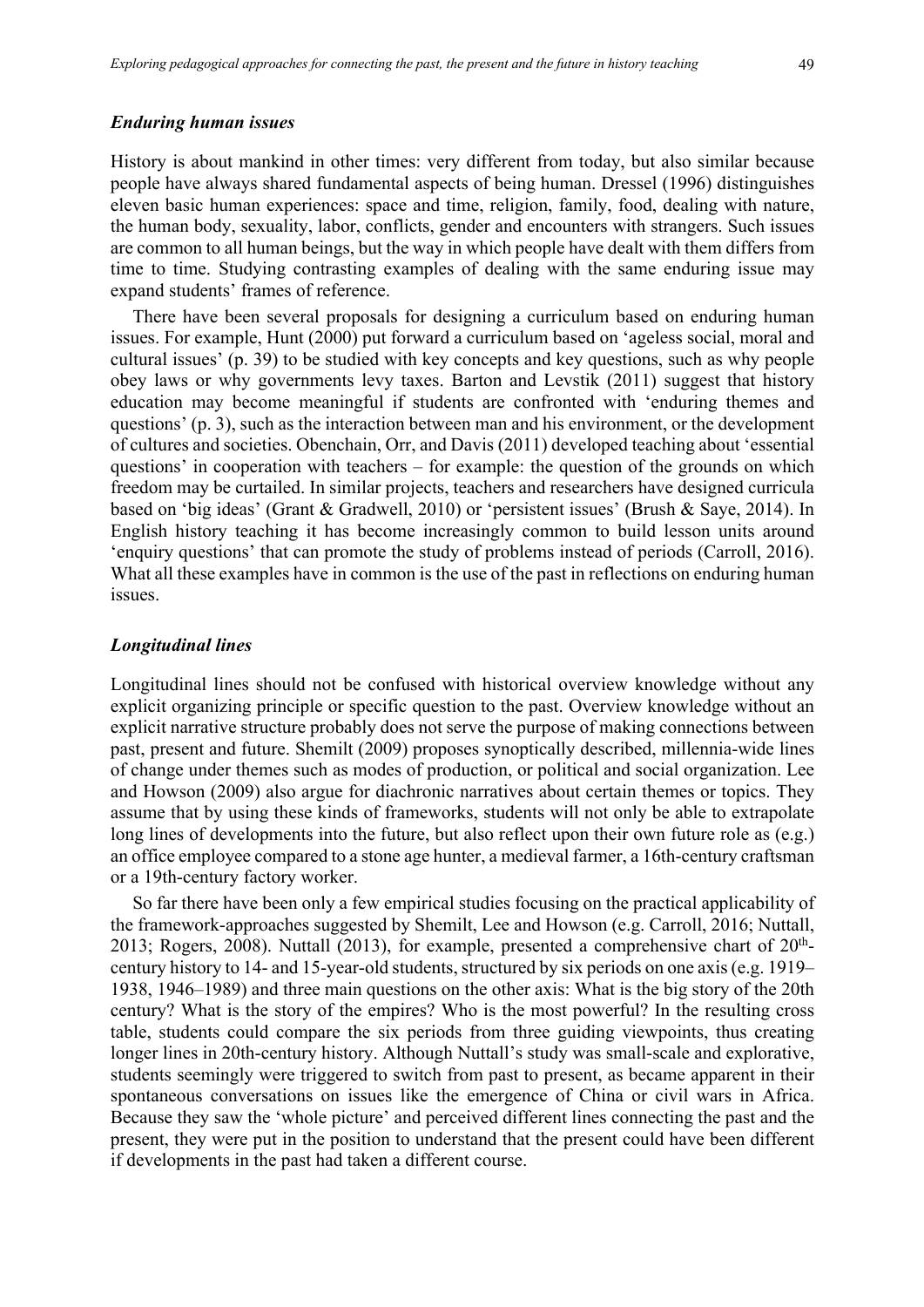While Nuttall's experiment only encompassed the history of the  $20<sup>th</sup>$ -century, Carroll (2016) designed a lesson unit focusing on the topic of slavery from the beginnings of humanity to the present. Students first took notice of the 'whole story' of slavery and then studied the Haitian Revolution in depth driven by the question whether this revolution should be remembered of forgotten. This procedure, combining a millennia-wide framework with attributing significance to a specific historical event, allowed investigations on how students tend to use a pre-taught framework. It appeared that students were able to construct coherent long-termed narratives of slavery, although some were distracted by specific topics and details. Relying on their overview knowledge, students considered the Haitian Revolution significant because in the 5000-year history of slavery, it was one of the unique occasions in which a slave rebellion succeeded. Furthermore, they drew lines from the Haitian Revolution to later historical episodes and their own life, for example by stating that the revolution had paved the way for the 18<sup>th</sup> century abolitionist movement or for present-day human rights which they deemed to be of great value.

#### *Historical analogies*

Analogic thinking can be described as the ability to identify similar features and connections between them across cases or examples (Gentner, 2010). Analogic thinking has proven to be a powerful learning tool and an effective way to facilitate transfer of knowledge to novel situations (Alfieri, Nokes-Malach, & Schunn, 2013); it may therefore be a useful teaching strategy for making connections between the past, the present and the future.

If analogies are drawn between something comparatively known and something comparatively unknown, the first is called 'source' or 'base' and the second 'target' (Holyoak & Taggart, 1997). Three types of analogies are usually applied in history classes: (1) something mundane from the present as base and a historical phenomenon as target, for example, a marriage of interests and the Concordat between Mussolini and the Pope (Laffin & Wilson, 2005); (2) historical events that show similarities, such as the failed attempts of Charles XII of Sweden, Napoleon and Hitler to conquer Russia (Mugleston, 2000); and (3) something from the past as base and something from the present as target, for example, Japanese kamikaze pilots during World War II and the terrorists who committed the attack on New York in 2001 (Robbins, 2004). The limited number of studies available suggests that teachers prefer using the first two of these types (Ata, 2009; Myson, 2006). The third type seems to be less common than the other two types, probably because it is more complicated.

If using the past to orientate on the present and future is what history education should pursue, making analogies of the first two types may be useful if they reveal general features of phenomena. For example, Boix-Mansilla (2000) made students compare the history of the Holocaust with the history of the genocide in Rwanda in 1994. This comparison induced students to think about human nature and the circumstances in which atrocities like these can occur. In their zeal to find an explanation for the genocide in Rwanda, many students disregarded the differences between the two genocides. Therefore, it should be pointed out that in making analogies not only the similarities may be illuminating, but also the differences. Taking differences into account may prevent students from generalizing in a simplistic way.

Although the three pedagogical approaches are presented as three separate categories, they have something in common because all three focus on the use of historical knowledge in present-day contexts and all embody some element of comparison. Yet there are good reasons to keep them apart. Longitudinal lines concentrate on processes of change and development which are extrapolated into the present and the future, enabling students to orient in time. Enduring human issues and historical analogies aim for similarities and differences between past and present phenomena, not so much for patterns of change and development. Enduring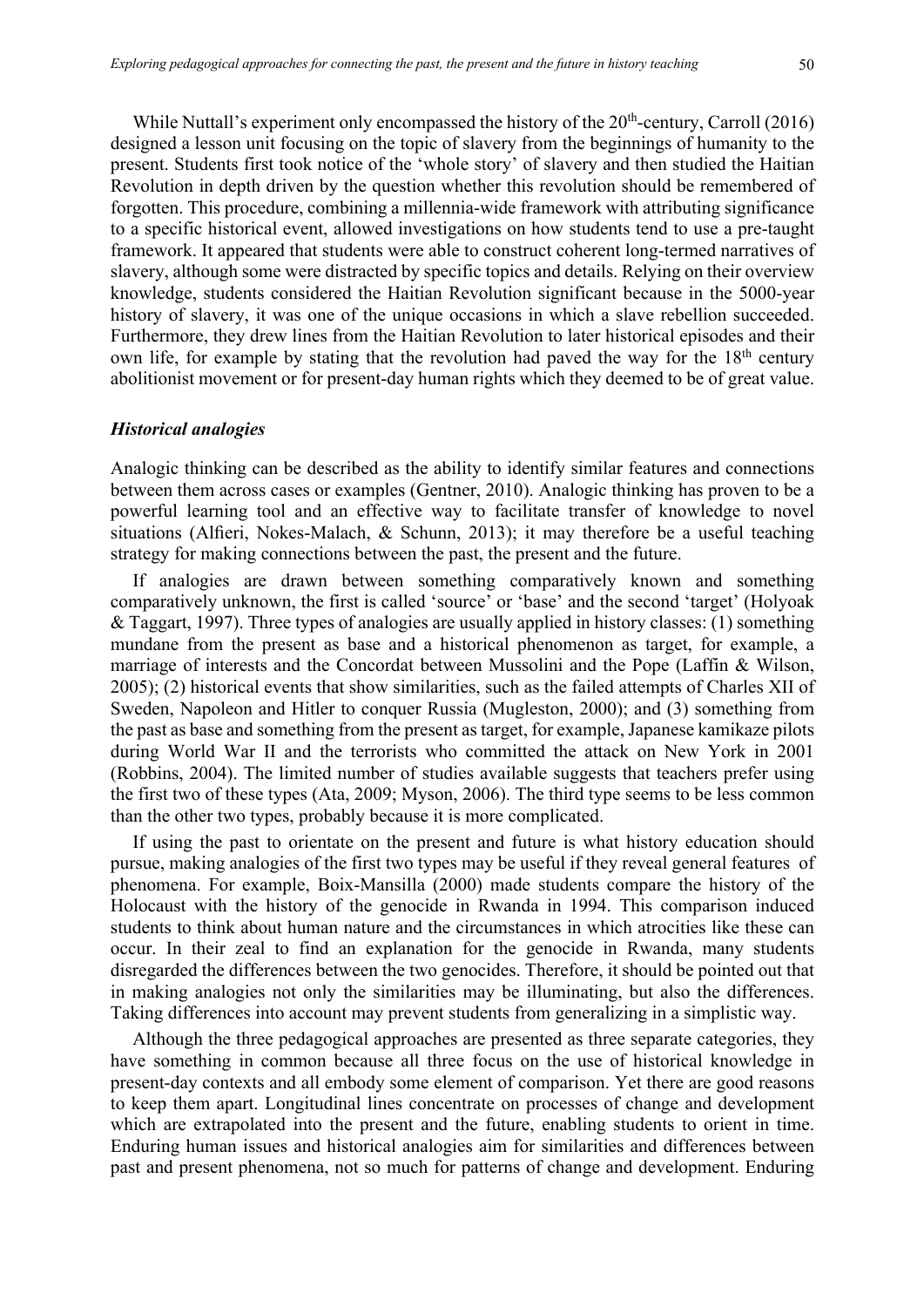human issues entail developing moral opinions, whereas historical analogies foster the understanding of phenomena.

#### *Study design and research questions*

Implementing the three pedagogical approaches may require profound curriculum revisions. For example, drawing longitudinal lines calls for a diachronically ordered curriculum rather than a curriculum of separate chronologically ordered topics. Enduring human issues may require the use of generic concepts instead of learning factual knowledge specifically confined to topical contexts. For this study, however, we decided not to reshape the curriculum for the sake of research purposes only. We wanted to stay close to daily teaching practices and took the extant Dutch history curriculum as a starting point. Teachers have to operate within the limits of this curriculum and will be interested in research results applicable to existing educational settings. We applied a design research approach (McKenney & Reeves, 2012) implying that lesson interventions were constructed in close collaboration with teachers. To be able to reach a maximum of ecologically realistic exploration, the interventions were conducted within the boundaries of existing lesson programs with a minimum of changes and adapted to specific classroom settings after extensive consultations with the teachers. This practiceorientated approach in which researchers and teachers collaborate in authentic school settings may contribute to narrowing the gap between educational research and practice (Broekkamp & Van Hout-Wolters, 2007).

Table 1 specifies the assignment of the pedagogical approaches to the student groups. Because the groups varied in grade and were taught different topics, explorations of the approaches took place in different classroom settings. Therefore, contextual conditions being relevant, the explorations are to be understood as case studies. Analysing data across settings was not possible in the way it would have been in a multiple case study because of the difference in classroom settings (Yin, 2014). Taking this into account, we formulated research questions that were identical for all three case studies:

- 1. To what extent do students apply knowledge about the past in their orientation on current affairs?
- 2. How do teachers experience applying the approach in their daily teaching practice, i.e., within a traditional history curriculum organized around chronologically ordered topics and focusing primarily at memorising historical data?
- 3. Does application of the approach affects students' appraisals of the relevance of history?

These questions serve the main purpose of this study, i.e., to explore whether employing the three pedagogical approaches within the boundaries of existing programs is feasible without major curriculum revisions. They can be seen as indicators of effectiveness. If students hardly refer to historical knowledge while contemplating present-day issues or if teachers notice serious implementation problems, for example, we assume limited effects and take major curriculum adaptations into consideration. The third question seems to be less imperative in this respect. 'Relevance' is conceived here as recognising what history has to do with oneself, with today's society and with a general understanding of human existence (Van Straaten, Wilschut, & Oostdam, 2016). Based on educational philosophical and constructive learning theories on meaningful learning elaborated in earlier work, we assume that through connecting the past to the present and the future, students might see the relevance of history more clearly (Van Straaten, Wilschut, & Oostdam, 2016). In other words, students' appraisals of the relevance of history are indicative for the effectiveness of the applied approaches.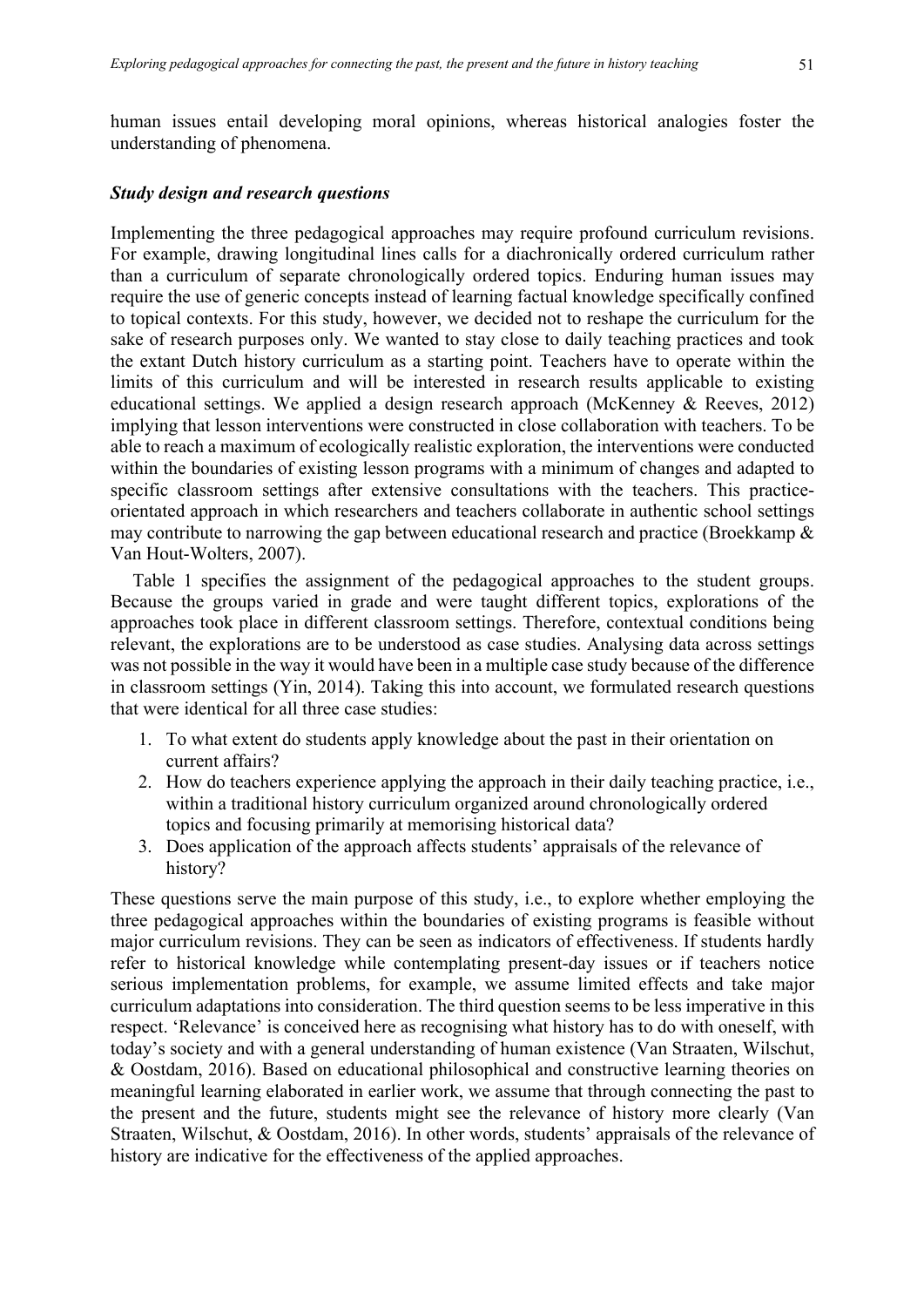| Case                                   | <b>Description</b>                                                                                                                                                    | Participants                                                             | Context                                                                                                                                                                                                |
|----------------------------------------|-----------------------------------------------------------------------------------------------------------------------------------------------------------------------|--------------------------------------------------------------------------|--------------------------------------------------------------------------------------------------------------------------------------------------------------------------------------------------------|
| Enduring<br>1<br>Human Issues<br>(EHI) | Studying issues common to<br>all humans by means of<br>various historical examples<br>(e.g., about paying taxes,<br>and punishment,<br>crime<br>resolving conflicts). | School A<br>Ninth-graders<br>$(N=56;$<br>two<br>groups)<br>One teacher   | In the context of history lessons<br>about the Cold War: focusing on the<br>extent to which imposing value<br>systems with a universal validity<br>claim can be justified.                             |
| 2 Longitudinal<br>Lines $(LL)$         | Describing<br>long-term<br>political, socio-economical<br>or cultural developments<br>(e.g., the emergence<br>of<br>national states).                                 | School B<br>Tenth-graders<br>$(N=20,$ one group)<br>One teacher          | Studying four aspects of the<br>emergence of citizenship in western<br>societies from ancient to modern<br>times: citizen who obey; citizen who<br>govern; civil rights and freedoms;<br>civic duties. |
| Historical<br>3<br>Analogies<br>(HA)   | Comparing<br>historical<br>situations or developments<br>from different periods or the<br>present to study differences<br>and similarities.                           | School B<br>Eighth-graders<br>$(N=59;$<br>two<br>groups)<br>Two teachers | Using knowledge of the First and<br>Second World War to<br>assess<br>whether the war between the so-<br>called Islamic State (IS) and the anti-<br>IS-coalition can be called a world<br>war.          |

Table 1. Three case studies on pedagogical approaches for connecting the past, present and future.

## **Method**

## *Educational context*

The case studies were conducted in three tracks of Dutch secondary education. i.e., lower secondary pre-vocational education (VMBO), middle level general secondary education (HAVO) and pre-university secondary education (VWO). Pivotal to the Dutch history curriculum in these tracks is a frame of reference knowledge organized around ten eras, beginning with the 'era of hunters and farmers' and ending with the 'era of television and computer' (Wilschut, 2009, 2015). Each era has its characteristic features, e.g., 'feudalism' for 'the era of monks and knights' (early Middle Ages), or 'industrial revolution' for 'the era of citizens and steam engines' (19th century). This frame of reference knowledge is designed to enable students to orientate in time and space, i.e., to contextualize historical data. Aspects of historical thinking, such as causation, empathy and change, are also part of the curriculum.

In daily teaching practice, the eras and their features are usually taught separately without drawing longitudinal lines, historical analogies or discussing enduring human issues. Teachers rely on history textbooks which give factual descriptions of the eras and their characteristics. History tests usually question factual mastery of the reference knowledge frame which is a requirement in the central examination that finalizes history in secondary education. This implies that in Dutch history teaching, emphasis lies on memorization and recall of historical facts and on understanding the past as an aim in itself. In the context of this study it is also important to note that 'the use of history'- a substantive component of the Swedish and Norwegian curriculum (Nordgren, 2016) - does not appear in the Dutch curriculum. Given these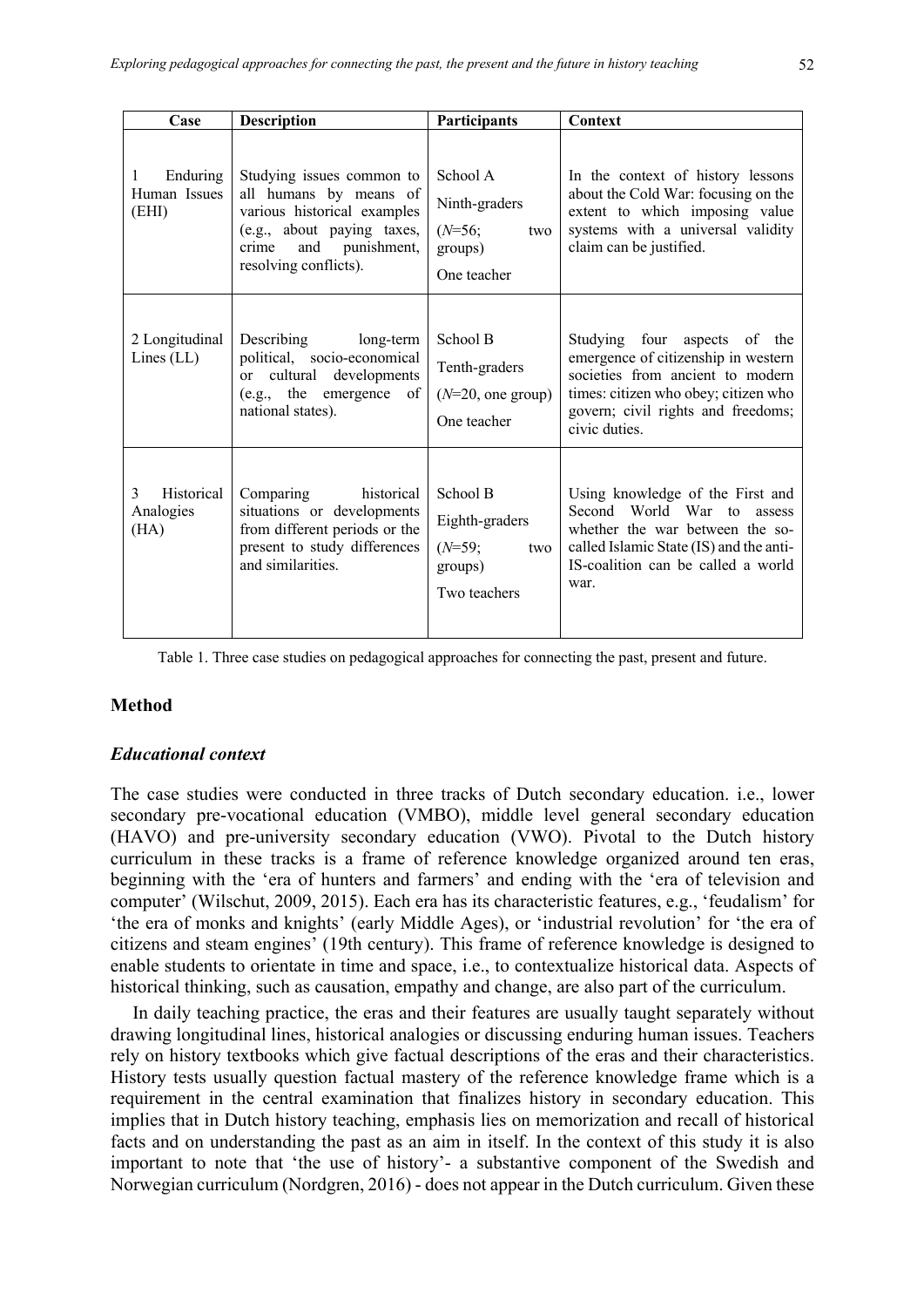educational conditions, this study's pedagogical approaches for connecting past, present and future were innovative practices for both students and teachers.

#### *Participants and settings*

Because the interventions consisted of additions to the regular curriculum, we only describe the alterations that were made in the context of this research. Students used their history textbooks in all three case studies. Additional lesson materials were written by the first author, who also formulated the statements students had to comment on in order to measure the extent to which they used historical knowledge (RQ1). All statements are presented in Appendix A.

*Case study 1* was conducted in two student groups from a secondary school located in a midsized city in the eastern part of the Netherlands. The participants were 56 ninth-graders from middle level and pre-university education (18 males, 38 females; mean age 14.20 years, *SD* = .45). In this group we explored the enduring human issues approach. In accordance with the era framework, students studied the history of the Cold War (with standard topics such as the Truman Doctrine, the Korean War and the nuclear arms race) in eight textbook lessons of 50 minutes each. To this standard programme we added teaching instructions, texts and tasks about an enduring human issue related to the Cold War, i.e., the extent to which imposing by the authorities of value systems with a universal validity claim can be justified. After all, the Cold War can be seen in terms of a clash between two inherently expansionistic value systems (Gaddis, 2005). The issue of imposing value systems has played a role throughout history and has lost none of its significance, which makes it an enduring human issue.

In the first six regular lessons about the Cold War subject matter related to the enduring issue was highlighted, for example, Truman's motives to announce his 'doctrine', McCarthy's to prosecute communists or Ulbricht's to fence East Germany. Prior to these lessons, the issue was introduced to the students with a brief text (specifically written for this purpose) about covert CIA-operations during the so-called War on Terror. After reading this text, students were instructed to execute a writing task that consisted of commenting on statements related to the enduring issue. After completing the lessons, they had to reconsider their initial comments. To see whether they would use historical knowledge spontaneously, students were not prompted to refer to content knowledge. The remaining two lessons addressed the rise of communist China and the collapse of the Soviet Union. After completing these lessons, students had to consider the viability of communism in China. They had to write a comment of approximately 250 words on the statement that 10 years from now China would no longer be a communist state. In preparation for this writing task, they read a text about current socio-economic and political affairs in China. The students were explicitly instructed to refer to historical content knowledge to see if that would make any difference.

*Case study 2* was conducted in a secondary school located in a suburbanized area in the western part of the Netherlands. In this study, we examined the application of the longitudinal lines approach in a group of tenth-grade students from the middle level track ( $N = 20$ ; 7 males, 13 females; mean age 15.85 years, *SD* = .81). These students had completed the reference knowledge frame (from 'hunters and farmers' to 'television and computer'), so working with longitudinal lines enabled them to review overview knowledge. In 12 lessons of 50 minutes each, they focused on four aspects of the development of citizenship in western history (Isin & Turner, 2002): subjects who obey; citizens who govern; civil rights and freedoms; and civic duties. For example, 'citizens who govern' addressed the development of ideas about selfgovernment from ancient Greece to Western Europe in the 18<sup>th</sup> and 19<sup>th</sup> century. 'Subjects who obey' discussed the subjection of people and nations to higher authorities, for example, in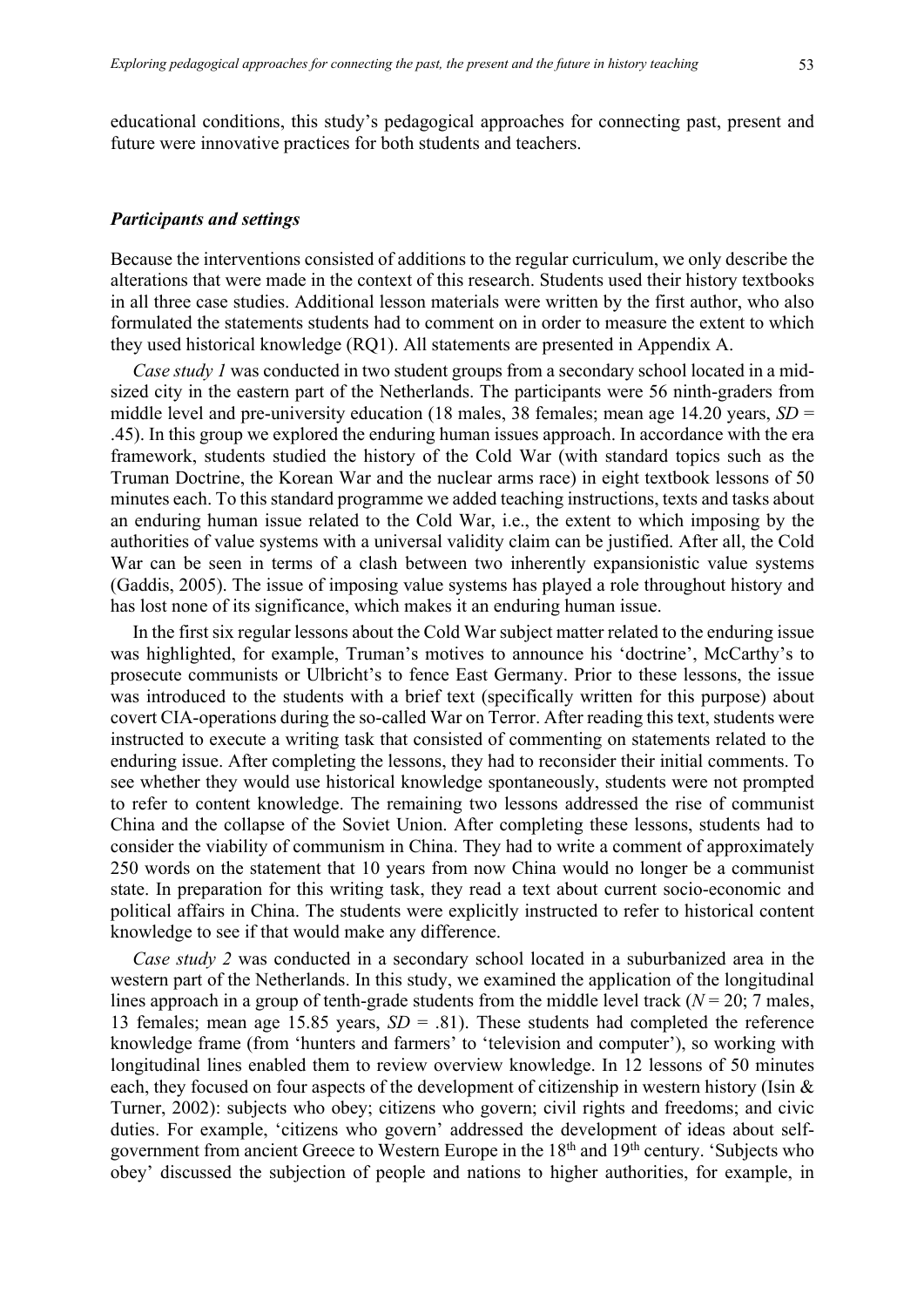Mesopotamian city states, in France during the reign of Louis XIV or in Germany during Nazi rule. For each of the four aspects, the focus was on long-term developments and patterns of change and continuity in history. These developments were described for the purpose of this study in order to enable the teacher to support her lecturing. Students were given worksheets with chronologically ordered writing spaces (one worksheet for each aspect of citizenship). During the teacher's lectures, the worksheets enabled students to arrange their notes in such a way that it became possible for them to identify long-term developments of citizenship. The students used the regular textbook as a reference work, for example, to retrieve historical knowledge needed to understand the lectures. They were given the task to write comments on general issues related to the four aspects of citizenship. They were explicitly instructed to refer to historical content knowledge.

*Case study 3* was carried out in the same school as the one for case study 2 but with different teachers and different students. In this study the historical analogy approach was explored in two groups of eighth-grade students from the lower pre-vocational track (*N* = 59; 32 males, 27 females; mean age 13.57 years, *SD* = .68). These students studied the First and Second World War in regular history classes (eight lessons of 50 minutes each). Under supervision of their teachers, they drew several analogies between the World Wars and present-day phenomena. Our data consist of analogies made by students between the World Wars and the war of the USled coalition forces against the so-called Islamic State (IS) which began in 2014. Students had to decide if the war against IS can be considered a world war and if knowledge of the military ending of the Second World War can be useful for contemplating how the war against IS might end. In addition to their textbooks, they read a text (specially written for this study) about the contemporary situation of the Middle East conflict.

#### *Data collection and analysis*

We used mixed methods combining quantitative data collected by means of closed format questionnaires and qualitative data collected from writing tasks and semi-structured and openended interviews (see Table 2).

| <b>Research questions</b>                                                                                                                                                                                                                       | <b>Measures</b>                                      |
|-------------------------------------------------------------------------------------------------------------------------------------------------------------------------------------------------------------------------------------------------|------------------------------------------------------|
| 1 To what extent do students apply knowledge about the<br>past in their orientation on current affairs?                                                                                                                                         | Writing tasks<br>Semi-structured interviews          |
| 2 How do teachers experience applying the approach in<br>their daily teaching practice, i.e., within a traditional history<br>curriculum organized around chronological ordered topics<br>and focusing primarily at memorising historical data? | Closed format questionnaire<br>Open-ended interviews |
| 3 Does application of the approach affects students'<br>appraisals of the relevance of history?                                                                                                                                                 | Closed format questionnaire                          |

Table 2. Research questions and measures.

*RQ 1* | In all three case studies, writing tasks were used to measure the extent to which students employed historical content knowledge while orienting themselves to current affairs. Students commented on statements related to the topics of these studies (see Appendix A). The writing tasks of case studies 1 and 2 were used in a pre-test-post-test design. For each session,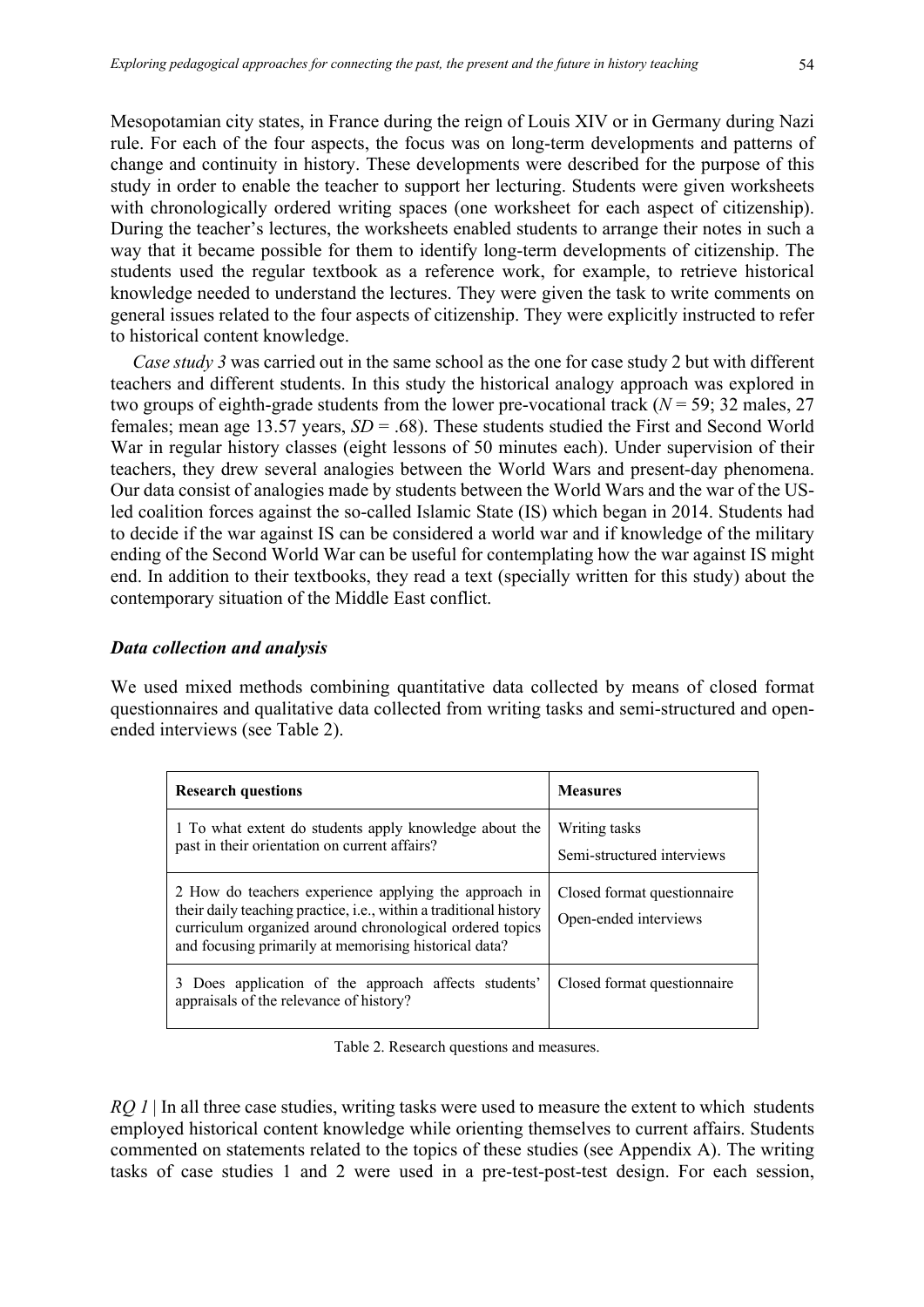completion took approximately 20 minutes and was guided by the teacher. In the post-test, the teacher returned the pre-test writings to the students and asked them whether they wanted to make any changes to their initial comments. Both students who made changes and students who stuck to their comments had to explain their choices. These explanations were analysed by counting the number of students who referred to content knowledge. The same method was applied in case study 3 in which the writing task was used in a post-test setting only. For determining whether or not students referred to historical knowledge, we looked for explicit wordings of content knowledge. For example, in case study 1 only comments which contained substantive concepts pertaining to the history of the Cold War were counted as historical knowledge references. Thus, the comment '[…] you have to do it without violence otherwise you will get a Cold War again' on the statement whether countries have the right to defend their own way of life was considered as a reference whereas 'everyone is entitled to their own way of living and thinking […]' was not.

A coding scheme was used to analyse the writing task about the viability of communism in China (see Table 3). Two main categories ('historical knowledge' and 'generic knowledge') were divided into subcategories arising from the contents of the writings, which enabled us to analyse student reasoning in more detail. Two raters, being the first two authors, coded a randomly selected set of 12 writing tasks. With Cohen's Kappa varying from .56 to 1, interrater reliability was between moderate and very strong (Landis & Koch, 1977). Agreement was reached by deliberation in cases where the assignments of the raters did not correspond.

Finally, 14 randomly selected students participating in case study 1 were interviewed. They were asked to explain why they had or had not referred to the Cold War in their comments. The students were interviewed in groups (three groups of four and one group of two) to make them feel at ease and to encourage engagement and stimulate a richer response (Frechtling & Sharp, 1997). Each interview took approximately 20 minutes. The interviews were recorded, transcribed verbatim and analysed bearing the key question in mind.

*RQ 2* | A closed format questionnaire (see Appendix B) was used to find out what motivated the teachers to join the research project and whether they thought participation was useful in view of their daily teaching practice. The questionnaire was implemented anonymously by means of an online survey tool. All teachers responded. The teachers who participated in case studies 2 and 3 were interviewed. The teacher involved in case study 1 reported in writing on her findings with the lesson intervention. The teacher interviewees were asked to respond to the research findings that were presented to them. We assumed that by explaining these findings, they would be triggered to talk frankly about students' performances and motivation during the intervention lessons. The second part of the interviews addressed teachers' experiences with the pedagogical approaches. The guiding question was whether they thought implementing these approaches in the regular curriculum was desirable and feasible. Each interview lasted 50 minutes. The interviews were recorded and transcripts were analysed, keeping in mind the above-mentioned topics.

*RQ 3* | The Relevance of History Measurement Scale (RHMS) was used to examine possible effects of the lesson interventions on students' appraisals of the relevance of history (Van Straaten, Wilschut, & Oostdam, 2018). The RHMS is a 24-item questionnaire measuring history relevance perceptions in view of (1) building a personal identity (e.g., developing own values, opinions and ideals), (2) becoming a citizen (e.g., understanding current social and political affairs) and (3) understanding the human condition (e.g.: becoming aware of the temporal dimension of human existence and one's own historicity). Item examples in the order of these strands of relevance are: 'history helps me to get to know myself better'; 'history is of little use if you want to understand the news'; 'history enables you to imagine what will happen in the future'. The 24 items are to be assessed on a six-point Likert Scale varying from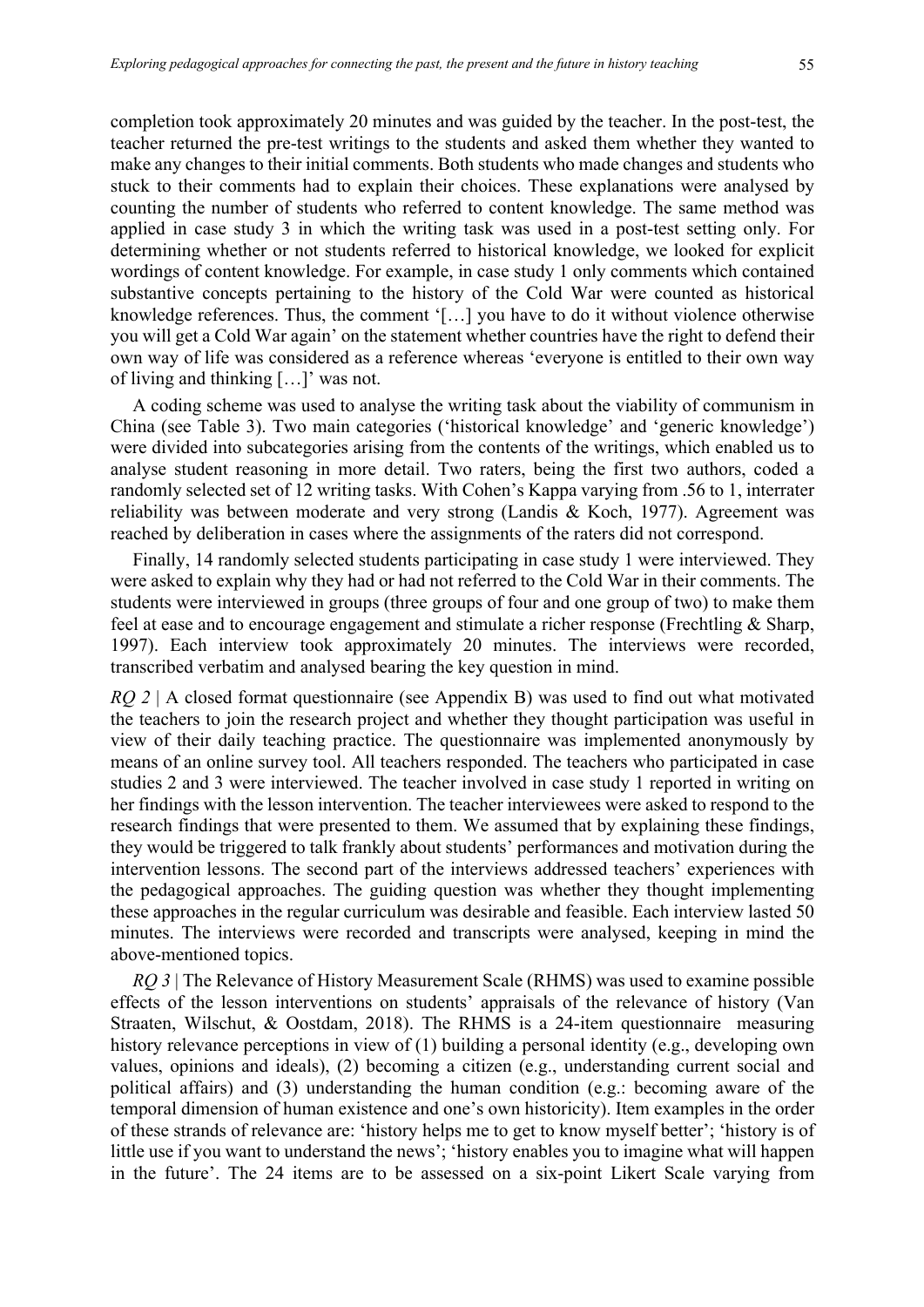'completely disagree' to 'completely agree'. The RHMS has been validated in a large-scale study involving 1459 Dutch students (Van Straaten, Wilschut, & Oostdam, 2018).

| HISTORICAL KNOWLEDGE                                           |                                                                                                                                                                                                             |                                                                                                                                                                                                                                                                                              |  |  |  |  |  |  |
|----------------------------------------------------------------|-------------------------------------------------------------------------------------------------------------------------------------------------------------------------------------------------------------|----------------------------------------------------------------------------------------------------------------------------------------------------------------------------------------------------------------------------------------------------------------------------------------------|--|--|--|--|--|--|
| Code                                                           | <b>Code description</b>                                                                                                                                                                                     | <b>Student example</b>                                                                                                                                                                                                                                                                       |  |  |  |  |  |  |
| Communism<br>and capitalism<br>$\kappa = .56$                  | Arguments based on features of<br>communist and capitalist systems in<br>theory and practice, e.g., free market<br>economy<br>versus state controlled<br>economy; democracy versus party<br>state.          | (Agree) 'Communism wants a classless society,<br>but in China, differences between rich and poor<br>are very large. () The rich of China are not<br>happy with communism. They must give up their<br>money and possessions for the realisation of that<br>classless society.' (V22)          |  |  |  |  |  |  |
| Cold<br>War:<br>international<br>relationships<br>$\kappa = 1$ | Arguments<br>based<br>on<br>events,<br>phenomena, developments or persons<br>that are related to conflicts between<br>East and West, e.g., containment<br>policy;<br>Korean War; arms race;<br>Vietnam War. | (Agree) 'In 1947, US Secretary of State Marshall<br>came up with the idea to lend money to Europe.<br>In this way he persuaded many communists to<br>switch to capitalism (). Now if the US trades a<br>lot with China, probably many communists<br>change their minds to capitalism.' (H21) |  |  |  |  |  |  |
| Soviet Union<br>$\kappa = .56$                                 | based<br>Arguments<br>on<br>events,<br>phenomena, developments or persons<br>in the domestic history of the Soviet<br>Union, e.g., Bolshevik revolution<br>1917; Stalin; communism under<br>Gorbachev.      | (Agree) '[Gorbachev] did not intend to abolish<br>communism, but to reform it. However, people in<br>the Soviet Union were fed up with communism.<br>They got an inch (reforms), but took an ell<br>(abolishing communism) I see the same thing<br>happening in China.' (V5)                 |  |  |  |  |  |  |
| China<br>$\kappa = .83$                                        | Arguments<br>based<br>on<br>events,<br>phenomena, developments or persons<br>in the domestic history of China, e.g.,<br>revolution of 1949; Mao; Deng<br>Xiaoping; student protest in 1989.                 | (Disagree) 'All protests will be beaten down,<br>think of the demonstration in 1989 in Beijing,<br>where hundreds of protesters were shot and put in<br>prison.' (V17)                                                                                                                       |  |  |  |  |  |  |
|                                                                | <b>GENERIC KNOWLEDGE</b>                                                                                                                                                                                    |                                                                                                                                                                                                                                                                                              |  |  |  |  |  |  |
| Code                                                           | Code description                                                                                                                                                                                            | <b>Student example</b>                                                                                                                                                                                                                                                                       |  |  |  |  |  |  |
| Chinese<br>population<br>$\kappa = .75$                        | Arguments based on the needs and<br>wants of the Chinese people, e.g.,<br>longing for change as a result of lesser<br>economic<br>growth,<br>environmental<br>pollution or oppression.                      | (Agree) 'Chinese civilians want total freedom.<br>Already, the one-child-policy is abolished, so they<br>are in the midst of getting more freedom.' (V19)                                                                                                                                    |  |  |  |  |  |  |
| Foreign<br>pressure<br>$\kappa = .75$                          | Arguments based on pressure on the<br>Chinese regime exerted by foreign<br>countries, e.g., criticizing the Chinese<br>government for violating human rights.                                               | (Agree) 'Other countries will push China to<br>become capitalist, so they can trade without<br>government interference.' (H7)                                                                                                                                                                |  |  |  |  |  |  |

Table 3. Coding scheme for analysing writing tasks about the viability of communism in China (statement: I think that within 10 years China will no longer be communist). Cohen's Kappa's in the left column (κ).

The RHMS was administered in a pre- and post-test setting in all three case studies. Each session took approximately 20 minutes and was supervised by the teacher. Cronbach's alpha values, calculated with pre-test scores, indicated sufficient internal consistency of the subscales (.72 for building a personal identity, .85 for becoming a citizen and .73 for human condition). The overall alpha was .91. Paired-samples t-tests were run to analyse differences between preand post-test outcomes of the RHMS in case study 1 and 2. Because the RHMS was applied anonymously in case study 3, it was not possible to run a paired-samples t-test. Instead, an independent-samples t-test was used to measure differences between pre- and post-tests.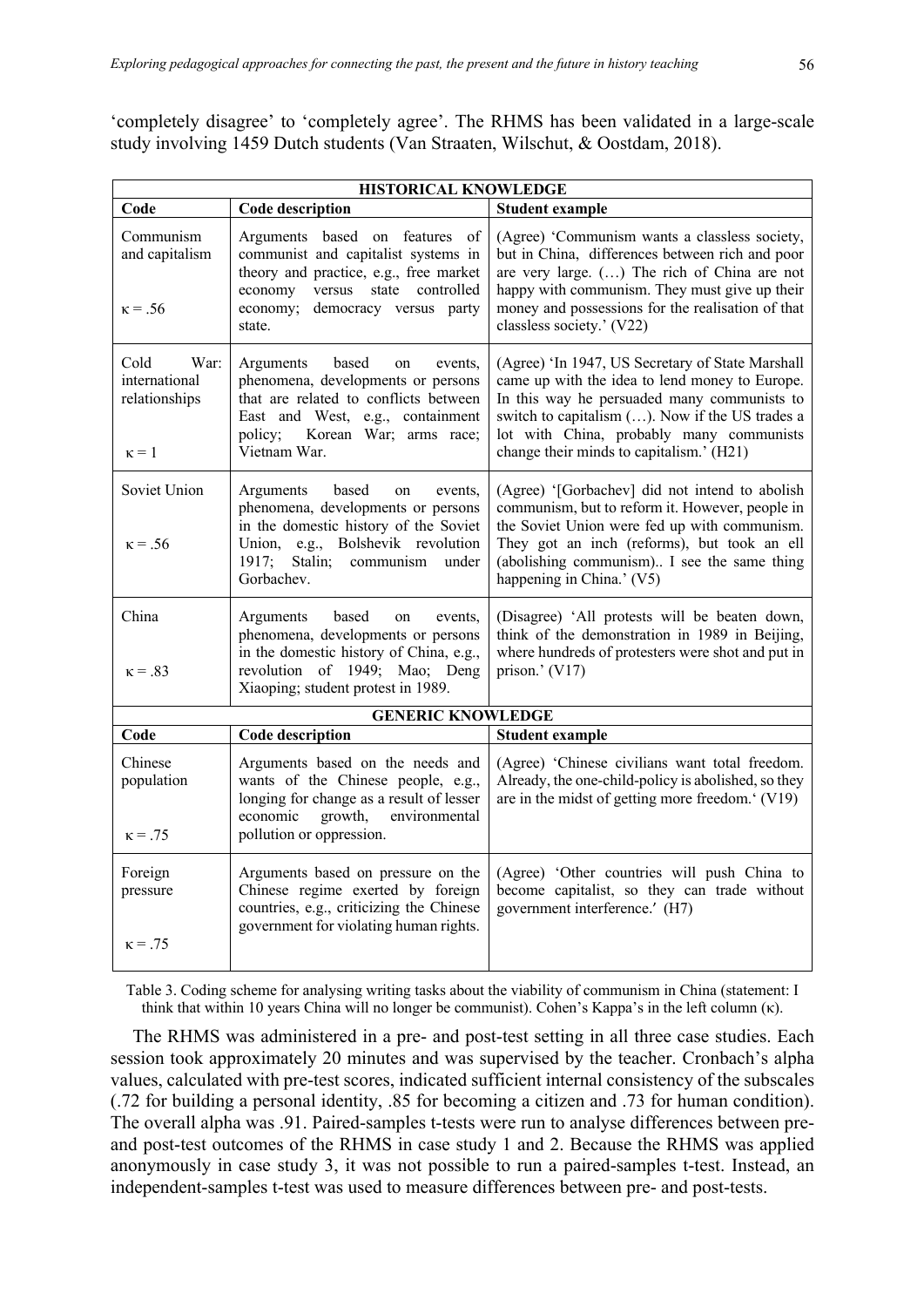# **Results**

#### *RQ 1 | Application of historical knowledge by students*

*Case study 1*. In the pre-test comments on statements related to the applied enduring human issue (imposing value systems with a universal validity claim), many students formulated general considerations of a moral kind, for example, condemning the use of violence or upholding personal freedoms. In the post-test, 36 students ( $n = 54$ ; 67%) stuck to their initial comments without referring to historical content knowledge in their explications. Sixteen students (29%) wrote new comments that were not very different from the comments they had written in the pre-test. They just added a few words or stronger wordings to their initial comments to confirm what they had been thinking in the first place. Two students (4%) referred to the Cold War in general terms. For example, one of them said that 'if you want to impose things you will easily use violence and then it might go wrong, like with communism and capitalism'.

Table 4 shows the results of the coding procedure of students' writings  $(n = 51)$  about the viability of communism in China. In total, 163 propositions were identified by means of the coding scheme. Out of this total, 109 propositions (67%) were 'historical', which may not come as a surprise because students were explicitly asked to use their knowledge of the Cold War. In spite of this instruction, 54 propositions (33%) were labelled as 'generic knowledge'. Most of these (74%) related to political and socio-economic stability as predictors of the viability of communism in China.

| <b>Historical knowledge</b> | <b>Propositions</b> | Percentage |  |  |
|-----------------------------|---------------------|------------|--|--|
| Communism/capitalism        | 34                  | 31%        |  |  |
| Soviet Union                | 32                  | 29%        |  |  |
| China                       | 28                  | 26%        |  |  |
| Cold War                    | 15                  | 14%        |  |  |
| Total                       | 109                 | 100%       |  |  |
| Generic knowledge           | <b>Propositions</b> | Percentage |  |  |
| Chinese population          | 40                  | 74%        |  |  |
| Foreign pressure            | 14                  | 26%        |  |  |
| Total                       | 54                  | 100%       |  |  |

Table 4. Code analysis of students' writings about the future of communism in China (case study 1).

The students who were interviewed generally failed to give an explanation for not using historical content knowledge, seemingly because it was the first time they considered the possibility of using history in this way. One student declared that the Cold War had only confirmed his criticism on United States policy, and although he had not explained his opinion on paper, historical content knowledge certainly had influenced his opinions. Because students hardly commented on specific statements, we asked them more generally whether Cold War knowledge (in the context of discussing the present enduring human issue) could affect their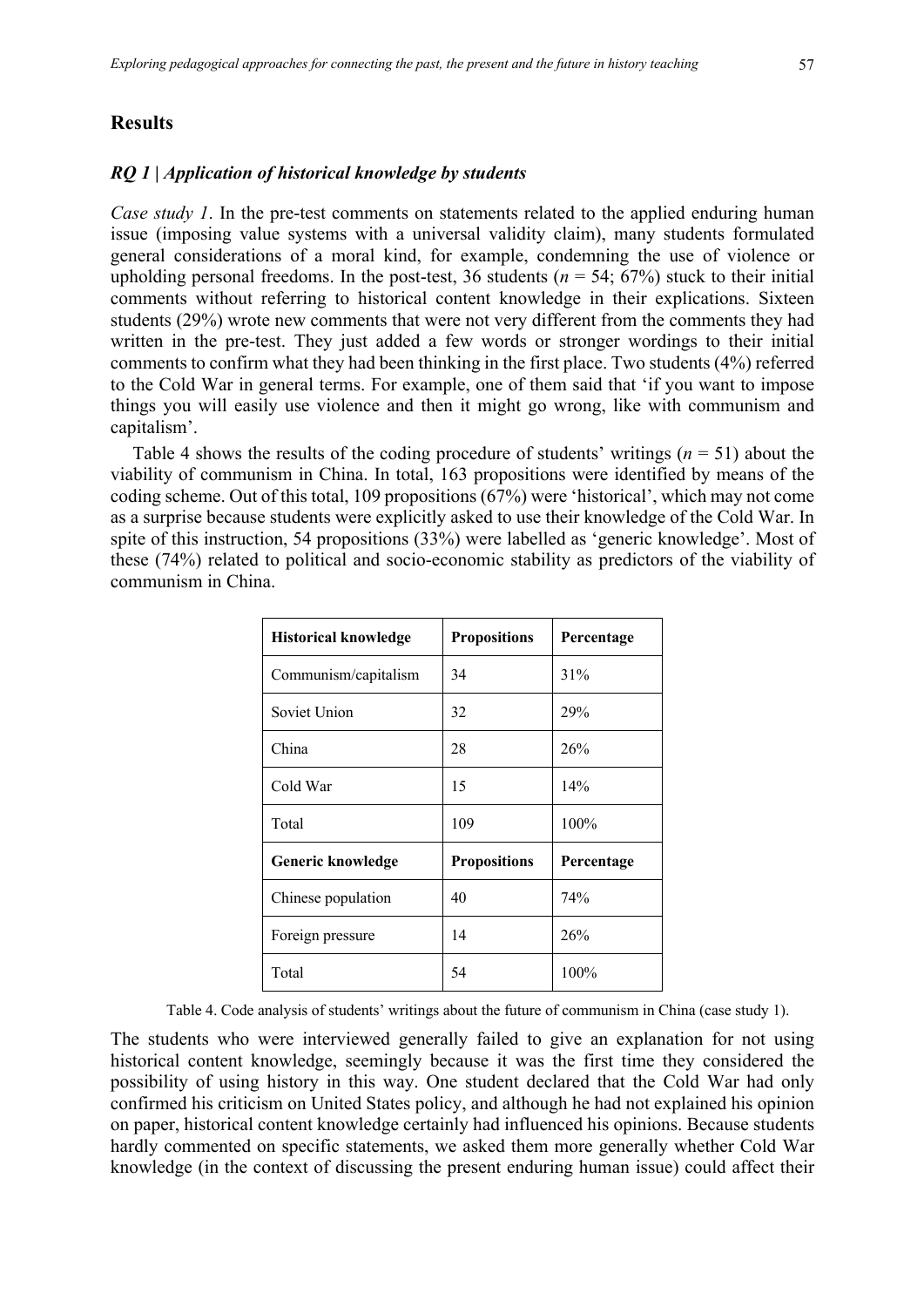points of view. Talking about the expansion of communism, one student put forward how the Cold War had altered his opinions about Russia:

I always think Russia is bad and the United States is good, but that's not always true. They [United States] say "yes, all countries must be democratic". But when communism is democratically elected, then they forbid it. Regarding the Ukraine it seems clear that Russia is bad, perhaps it is true, but you can't take that for granted. The Russians are not always to blame.

Many interviewees thought that history teaches us lessons. For example, four students talked about Stalin expanding communist rule at the expense of millions of victims. One student explained that he would be more aware of the risk of violence 'next time someone tries to impose an ideology'. Another student put forward that 'people in politics' are aware of this because 'they look at what happened in the past'. Elaborating on this issue, two students said history could be useful 'to make the right decisions to solve problems' and 'to know what the future will look like'.

*Case study 2.* In spite of instructions to use historical content knowledge in their post-test writings, seven students ( $n = 16$ ; 44%) did not make any reference to it and more or less copied the comments they gave in the first round. Some gave clear reasons for not using historical content knowledge: 'I did not learn things that could help me to respond to this question differently', 'The lessons do not play a role here' and 'Just some lessons will not change my opinion about this.' The other nine students (56%) referred to content knowledge in a very general way. None of them mentioned historical events, persons, phenomena or developments. For example, regarding statement 2 ('people cannot handle too much freedom and need authority: a strong government that tells them what to do'), one student changed from 'neutral' to 'agree' because 'you see in history too much freedom, which is not good. Everyone needs a little leadership so there is structure.'

*Case study 3*. Out of a total of 57 students, 26 students (46%) agreed and 31 disagreed (54%) with characterizing the war against so-called IS as a world war. Most students (65%) explained their choice by referring to the First and Second World Wars. For example, students who agreed came up with comments such as 'countries from different continents participate' and 'people from all over the world have joined IS'. Students who did not refer to the First and Second World Wars (35%) produced less articulate answers like: 'I think the war against IS is not a world war because it is never good to wage war' or 'I think it is not a world war because there is no quarrel, they only want IS to stop.' A majority of students (54%) believed that knowledge of the military ending of the Second World War was not helpful in predicting how the war against IS would unfold. Their comments contained expressions like: 'IS is just a new group', 'it is a totally different war' and 'it is a very different time'. Students who believed that historical content knowledge was useful derived general lessons from history, e.g., with comments like: 'I agree. Alliances are very important in a war. Usually you cannot succeed if you are alone. You can also learn things from each other like fighting tactics or exchange weapons and technology.' Students who reasoned more straightforwardly came up with explanations like: 'I agree, because the US and Great Britain bombed Germany and that is what they are doing now with IS (bombard the enemy)'.

# *RQ 2 | Teachers' experiences*

Three teachers considered practice-orientated collaboration between researchers and teachers 'important' and one teacher 'a little important'. All but one teacher stated that students showed more interest in lessons with a focus on connecting the past, the present and the future. All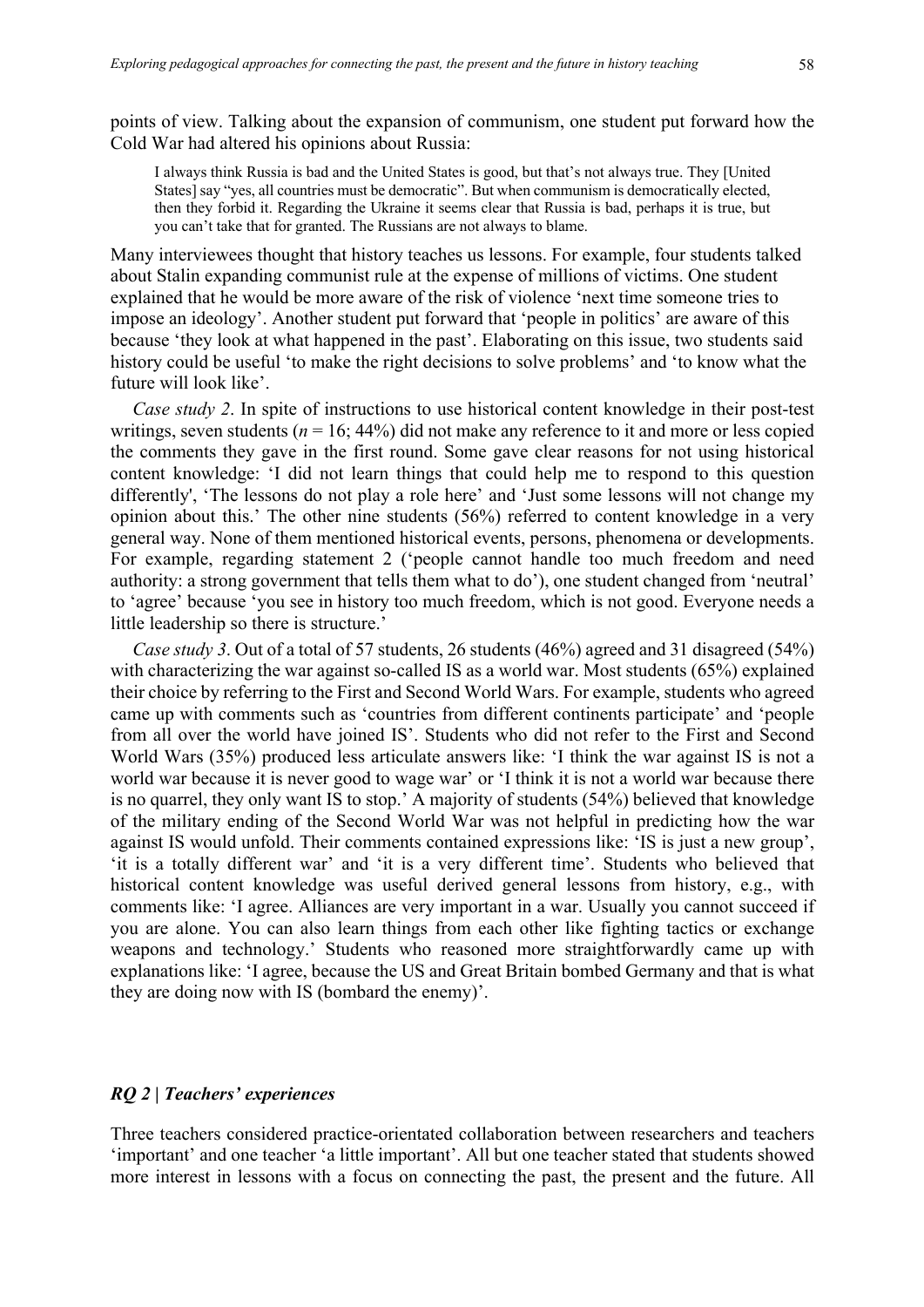teachers found participation in this project useful in view of their teaching practice. Three teachers indicated that because of the project they were better able linking the past to the present and the future. The project inspired one teacher to continue to make these types of linkages.

The teacher involved in case study 1 was pleased to note that the selected enduring human issue suited the regular lesson content well. According to her, the students had no difficulty with the additional texts and tasks, except with commenting on the viability of communism in China, apparently because they were not used to arguing about possible futures in history lessons. The teacher noted major differences between her two student groups. Students of the (higher) pre-university track were more inclined to relate past events to the present while discussing about the enduring issue than students of the (lower) middle level track, who focused more on mastering the historical content as an aim in itself. In this group, the teacher experienced a tension between complying with curriculum demands and her wish to make meaningful connections between the past, present and future. Furthermore, these students seemed to have difficulty relating factual historical knowledge to the applied generic issue.

The teacher of case study 2 (longitudinal lines approach) put forward that her students had difficulty in addressing long-term developments and jumping from event to event over large spans of time ('from Egyptian pharaohs to Louis XIV and then to Hitler'). She believed this was due to a lack of knowledge, which came as a bit of a surprise to her, because students had just completed a curriculum which had mainly been focussing on overview knowledge. Some students had difficulty understanding that 'good' developments in the course of history (19<sup>th</sup>) century democratization) can be followed by 'bad' developments (20<sup>th</sup> century totalitarianism). According to the teacher, these students were struggling with 'decline' and 'setbacks' in history. This was a bit disappointing to her, because she considered this kind of fluctuations one of the most attractive aspects of the longitudinal lines approach. She challenged students to extrapolate long-term political developments to the present and the future, but without much success. She surmised that teaching longitudinal lines might have been too abstract and not inspiring enough to motivate students. They were not used to this type of history teaching:

These students like to have topics which are firmly anchored in a short period of time and organized in an event-based storyline, one with a beginning and an end. Just a real story in one line. With a head and a tail, they like it […]. They found it very difficult and were really happy when we started with a regular theme.

According to the teacher, working with longitudinal developments stretching from ancient to modern times fitted well with the national curriculum which was after all chronologically organized around ten eras. However, she had to spend a considerable amount of time on regular subject matter, because students appeared to have knowledge deficits and had to prepare themselves for tests. Hence, she noted that curriculum demands affected proper application of the longitudinal lines approach.

The two teachers involved in case study 3 (historical analogy approach) declared that making analogies motivated their eighth-grade students. The students were eager to compare past and present events and to elaborate on meanings of content knowledge. One teacher said:

These students are difficult to motivate, but they just started to work […]. They thought it was really fun to draw these parallels. Yeah, they really had fun in doing these tasks, it surprised me even a little bit. I did not expect that they would work so enthusiastically. They worked in silence and students asked me to do this more often.

Both teachers noticed that the historical analogy approach made students spontaneously discuss meanings and applications of general concepts (e.g., world war, propaganda). One teacher said:

This came as a surprise, because I found it very interesting what happened. In my class, for example, there was a debate on concepts. Never thought my students could do this. They pondered what a war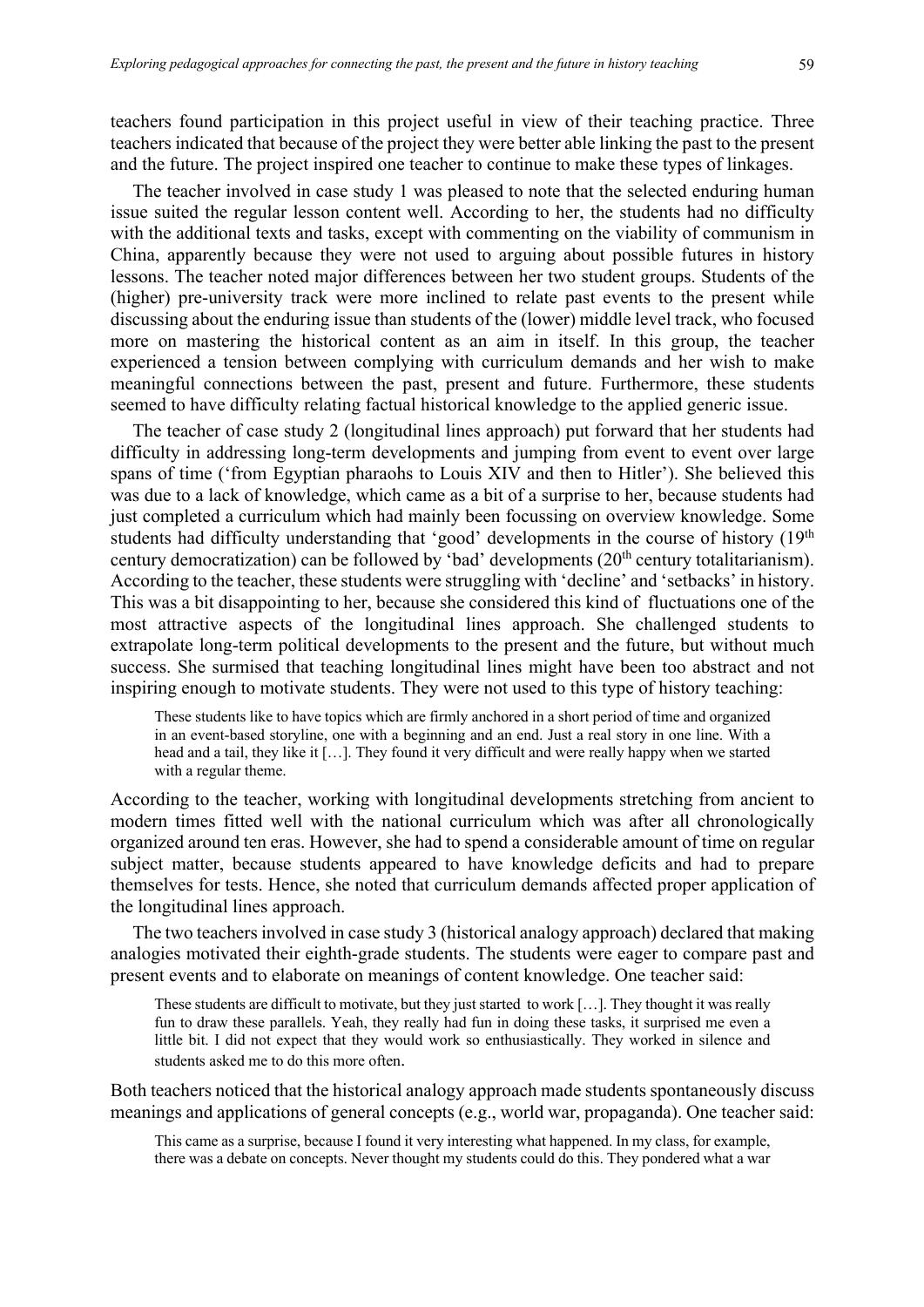actually is and discussed the definition of the concept of war. Debates arose out of drawing analogies and students referred to what they had learned in other school subjects. I liked this very much.

The teachers did not experience any problems with implementing historical analogies in a sequence of eight regular lessons. Because of the positive effects on students' involvement and motivation in class, they intended to apply this teaching strategy more often but were afraid to be impeded by tight time schedules. One of them said:

Actually, we focus on current affairs quite often, but these lessons were obviously much better prepared, I would like to do this more often. The problem is proper planning, that remains difficult. Even now I was running out of time. These were ready-made analogy tasks, but it takes time to design tasks suitable for this purpose ourselves. It can be done, but it requires different ways of planning and teaching.

|                                                                                | Case study 1 $(n=51)$    |                          |                  |    | Case study 2 $(n=20)$    |                          |                  | Case study $3(n=47)$ |                          |                          |                |    |
|--------------------------------------------------------------------------------|--------------------------|--------------------------|------------------|----|--------------------------|--------------------------|------------------|----------------------|--------------------------|--------------------------|----------------|----|
|                                                                                | pre                      | post                     |                  |    | pre                      | post                     |                  |                      | pre                      | post                     |                |    |
|                                                                                | $\boldsymbol{M}$<br>(SD) | $\boldsymbol{M}$<br>(SD) | $\boldsymbol{t}$ | df | $\boldsymbol{M}$<br>(SD) | $\boldsymbol{M}$<br>(SD) | $\boldsymbol{t}$ | df                   | $\boldsymbol{M}$<br>(SD) | $\boldsymbol{M}$<br>(SD) | $\mathfrak{t}$ | df |
| building a<br>personal<br>identity                                             | 3.29<br>(.76)            | 3.66<br>(.79)            | $3.061**$        | 50 | 3.30<br>(.76)            | 3.34<br>(.62)            | 0.267            | 19                   | 3.47<br>(.76)            | 3.61<br>(.85)            | 0.815          | 87 |
| becoming<br>a citizen                                                          | 3.52<br>(.77)            | 3.86<br>(.83)            | 3.926***         | 50 | 3.56<br>(.75)            | 3.55<br>(.62)            | 0.076            | 19                   | 3.22<br>(.66)            | 3.41<br>(.64)            | 1.391          | 87 |
| under-<br>standing<br>the human<br>condition                                   | 3.55<br>(.95)            | 4.08<br>(.85)            | $4.235***$       | 50 | 3.51<br>(.86)            | 3.50<br>(.73)            | 0.068            | 19                   | 3.19<br>(.88)            | 3.44<br>(.99)            | 1.256          | 87 |
| Note: Scores in case study 3 based on independent samples t-test calculations. |                          |                          |                  |    |                          |                          |                  |                      |                          |                          |                |    |

*RQ 3 | Students' appraisals of the relevance of history*

\*\*  $p < .01$ 

\*\*\*  $p < .001$ 

Table 5. RHMS-scores for students' appraisals of the relevance of history, pre- and post-test. Six-point Likert scale: 1= completely disagree; 2=disagree; 3= a little disagree; 4= a little agree; 5 agree; 6= completely agree.

Table 5 presents the RHMS-scores for the three domains of the relevance of history: building a personal identity, becoming a citizen and understanding the human condition. In case study 1, the mean scores in the post-test are higher than the mean scores in the pre-test for all three domains, meaning that students were more positive about the relevance of history after the lesson intervention. As the mean scores differences between pre- and post-tests are statistically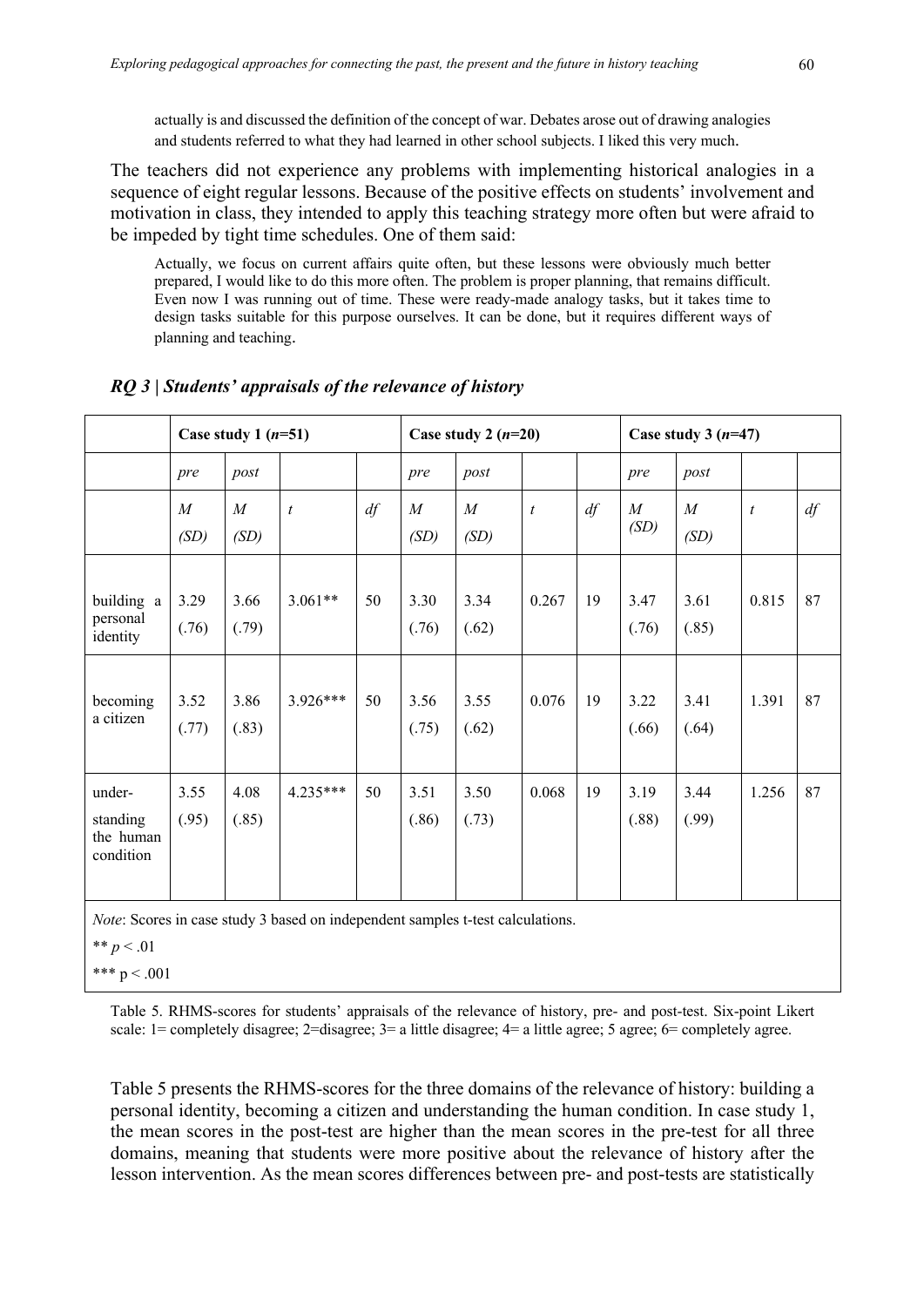significant for all three domains, this positive effect may be attributed to the application of the enduring human issues approach. Apparently, making connections between past, present and future by considering an enduring issue in the context of the Cold War allowed students to recognize ways in which history can be relevant. Students in case study 2 hardly changed their relevance perceptions as a result of working with longitudinal lines pertaining to the historical development of citizenship. Mean scores differences for all three domains are minimal and statistically insignificant. In study 3, post-test scores were higher than pre-test scores, implying that students became more positive about the relevance of history. However, as the mean score differences are not statistically significant (which may have been due to the impossibility to apply a paired-sampled t-test), this positive effect cannot be attributed with certainty to the implementation of the historical analogy approach.

### **Conclusion and discussion**

The extent to which students used historical knowledge in their orientating on current affairs appeared to be influenced in the first place by whether they were explicitly instructed to do so. Their spontaneous inclination to apply historical knowledge was negligible, and even when prompted, not all students did so. However, the picture is mixed. During the interviews, some students declared that content knowledge had reaffirmed or changed their initial responses to the statements. When asked directly and after rephrasing the question, students came up with different examples of ways in which they thought historical knowledge could be useful. Furthermore, the type of pedagogical approach seems to be influential. Enduring human issues and longitudinal lines are usually abstract and generic in nature, which probably makes knowledge transfer more difficult, as is, above all, apparent from our results in case study 2. In case study 3, on the other hand, 37 out of 57 students (65%) explicitly referred to knowledge of the World Wars. This may be explained by the less complicated nature of the assignment to draw an analogy between concrete events.

Teachers' experiences varied depending on the applied pedagogical approach. While the longitudinal lines approach appeared to be adaptable to the existing curriculum, content wise, this approach was rather demanding and not very motivating for the students. The historical analogy approach, on the other hand, was not only easy to implement but also elicited students' engagement and enthusiasm, and the teachers were surprised by the competences their students appeared to have. The approaches helped the teachers make connections among the past, present and future and as such were useful in view of their daily teaching practice; however, they noted tension between using the approaches and complying with curriculum demands within the given time.

The RHMS data of case study 1 show that it is possible to positively influence the perceptions of students on the relevance of history. Despite the absence of control groups, there are indications that the lesson intervention (which, it must be emphasized, was aiming at relating historical content knowledge to present-day realities and not at teaching students about the relevance of history) influenced this shift of relevance perceptions. First, the analysis showed the largest mean differences between pre- and post-test scores precisely for the relevance domain to which the enduring human issue approach applies most ('understanding the human condition'). Second, the interviewed students involved in case study 1 reasoned about the usefulness of history in terms of dealing with societal problems and foreseeing possible futures, two aspects that were well represented in the applied enduring human issue approach and writing tasks.

Several limitations of the three case studies should be taken into account. First, they were explorative, relatively small-scale and confined to particular situations, so we should be careful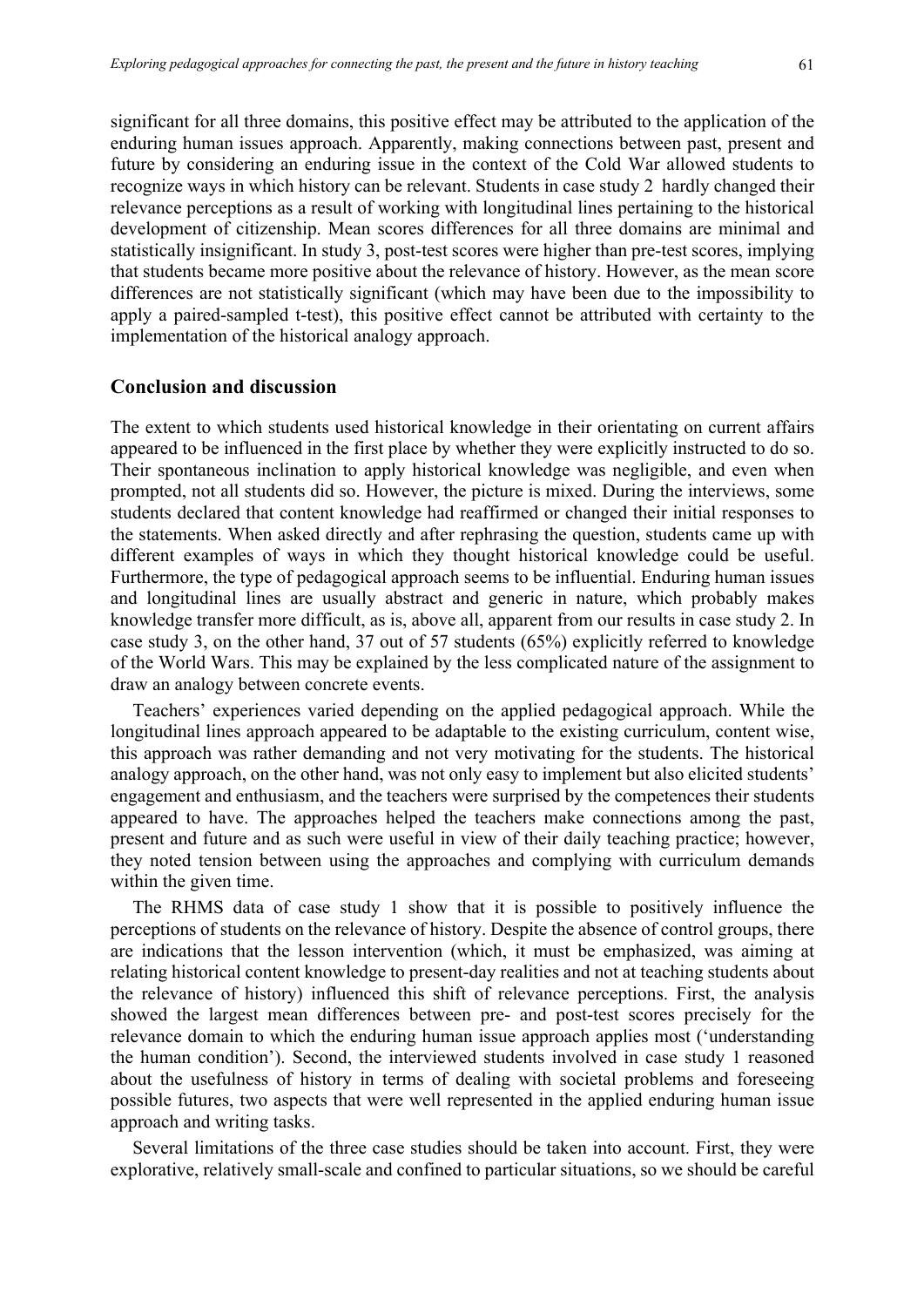in generalising conclusions based on their findings. Second, we did not examine the situational interest of the students. Affection or disaffection with historical topics may have influenced the results. Third, although the varying quality of students' writings suggests that ability and knowledge levels were important variables in students' performances - which would be in line with empirical findings on this matter (Blow, 2009; Lee, 2004; Means & Voss, 1996) - we did not conduct knowledge or ability tests. Last, in order to determine if students used historical knowledge in their comments on statements, we took exact content knowledge wordings as a rule of thumb. Because this analysis method pertains to the written assignments, there was no opportunity to ask students to elaborate their reasoning. Thus, we had to take this rather rough criterion, realising that students who did not use exact content knowledge wordings may have had history in mind while reasoning about present-day affairs, although this seemed unlikely given the general nature of their answers. Being beyond the scope of this explorative study, it would be worthwhile to further research eventual discrepancies between students' writings and thinking, also in order to learn more about the nature and depths of the use of historical knowledge by students.

One of the main purposes of this study was to examine whether the three approaches fit well with existing educational settings or whether their implementation demands major curriculum revisions. Two indicators for considering this question will be discussed here: students' use of content knowledge and teacher's experiences in view of curriculum demands.

As we have seen, students were not inclined to apply historical content knowledge spontaneously and only showed a rather ephemeral processing of lesson content which is in line with previous research (Foster, Ashby and Lee, 2008; Mosborg, 2002; Lee 2004; Shreiner, 2014). One of the reasons may be that the lesson content referred to 'impersonal' topics such as politics and citizenship, making it difficult for students to identify and engage. This observation would comply with studies showing that students: (1) tend to reason with personal rather than non-personal explanatory factors (Den Heyer, 2003; Halldèn, 1998); tend to relate the past to the present when they are personally involved (Grant, 2003; Seixas, 1994); and (3) show interest in topics that involve emotions, morality and personal judgments in circumstances that are familiar to them (Barton, 2008). This tallies with the findings of case study 3 in which the topic of the historical analogy was morally laden and students were very engaged. In sum, to increase the likelihood of students using knowledge of the past in contemporary contexts, the pedagogical approaches chosen should offer opportunities for identification and engagement. Further research should take this into account.

The embedding of the pedagogical approaches in an existing curriculum to which only small alterations were added may also provide an explanation for students' limited use of historical knowledge. Some students did not perceive content knowledge as a tool for substantiating their views on enduring human issues, apparently because it never occurred to them that history could be used for that purpose. Accustomed to history teaching with an emphasis on memorising historical knowledge, it seemed that students associated history lesson content primarily with the past and enduring human issues primarily with the present. These observations are consistent with educational research on knowledge transfer in general and on seeking meaning beyond the history content in particular, which indicates that these mental operations do not easily occur in situations in which knowledge is acquired in an educational setting predominantly focused on lecturing and replication (Illeris, 2009; Russell & Pellegrino, 2008). Lifting the barriers may also be difficult because enduring human issues and longitudinal lines are of a generic nature whereas topics in traditional curricula are often shaped as chains of events with meanings that apply only in particular contexts. To switch between historical facts and human issues or longitudinal lines, intermediators would be welcome, for example overarching concepts that students can use for deducing general meanings from descriptive knowledge (Milligan & Wood, 2010; Thornton & Barton, 2010).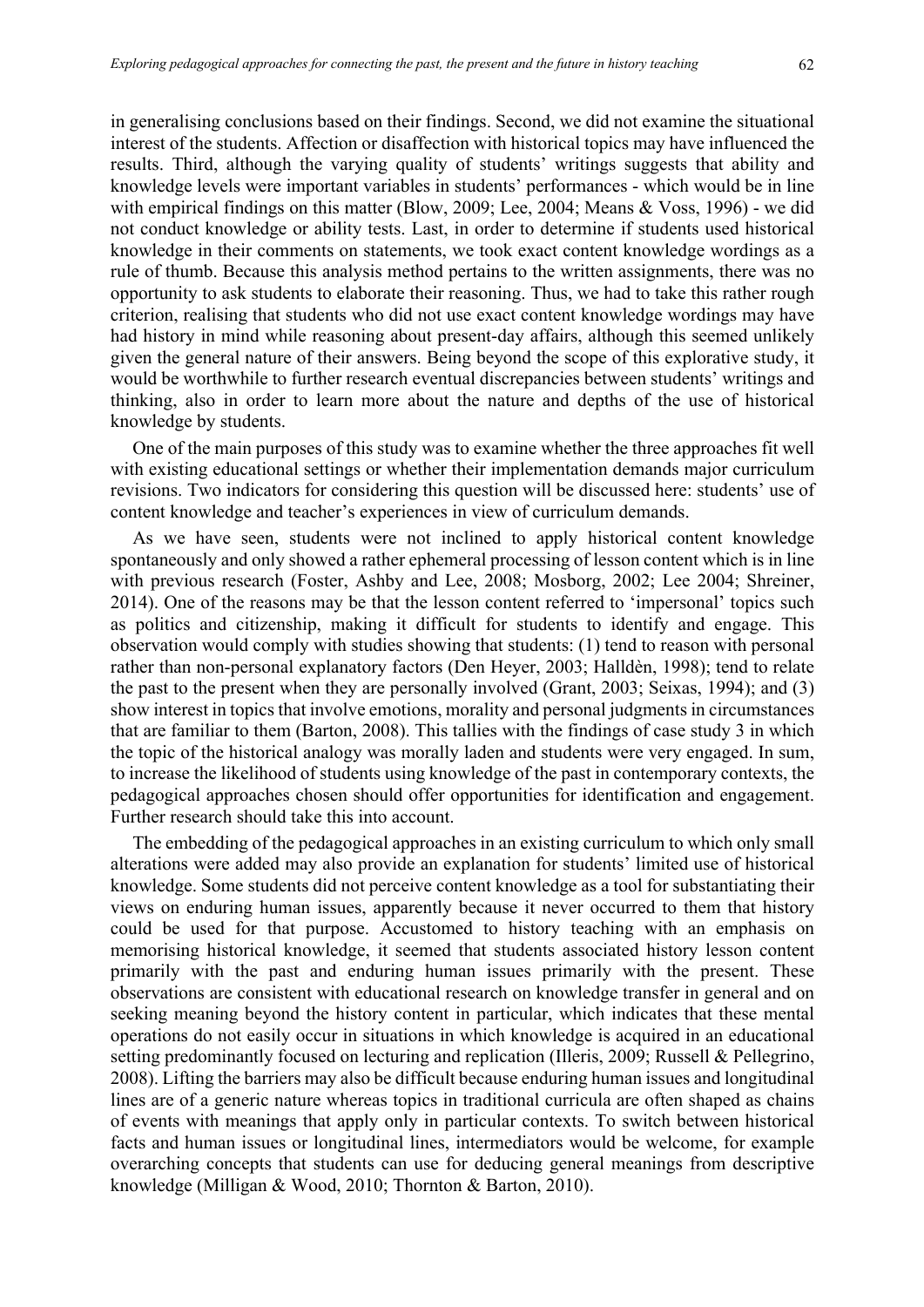In conclusion, working with historical analogies can be easily implemented within a traditional curriculum and seems to be a promising approach for encouraging students to use history beyond school. It remains to be seen, however, whether embedding the longitudinal lines and enduring human issues approaches in extant curricula will be suitable, even if requirements like the ones described above are met. Our case studies pointed out that combining these approaches with a curriculum that serves other purposes (such as strong focus on memorising topical knowledge) is audacious and puts a strain on the available class time and teachers' priorities. As for the enduring human issues approach, instead of working with issues in given contexts that are difficult to mould, it may be a better idea to take them as an organising principle around which subject matter is selected. This would require major curriculum revisions, as becomes clear glancing at 'good practices' of conceptually framed history curricula that study problems instead of periods (Grant & Gradwell, 2010; Obenchain, Orr & Davis, 2011). It would be worthwhile to further investigate the effects of these types of curriculum revisions on the efficacy of the three pedagogical approaches for connecting the past, the present and the future.

# **References**

- ACARA (Australian Curriculum, Assessment and Reporting Authority), 2015. *Senior Secondary Curriculum, 7-10 History.* http://www.australiancurriculum.edu.au/humanitiesand-social-sciences/history/rationale. Accessed 15 June 2017.
- Alfieri, L., Nokes-Malach, T.J. & Schunn, C.D. (2013) Learning through case comparisons: A meta-analytic review. *Educational Psychologist*, *48*(2), 87-113.
- Angvik, M., & Von Borries, B. (Eds.) (1997). *Youth and History: A comparative European survey on historical consciousness and political attitudes among adolescents*. Hamburg, Germany: Körber Stiftung.
- Ata, B. (2009). The Turkish prospective history teachers' understanding of analogy in history education. *International Journal of Historical Learning Teaching and Research*, 8, 6–19.
- Barton, K. C. (2008). Research on students' ideas about history. In L. S. Levstik & C. A. Tyson (Eds.), *Handbook of research in social studies education* (pp. 239–258). New York, NY: Routledge.
- Barton, K. C., & Levstik, L. S. (2011). *Doing History: Investigating with children in elementary and middle schools*. New York, NY: Routledge.
- Biddulph, M. & Adey, K. (2003). Perceptions v. reality: pupils' experiences of learning in history and geography at key stage 4. *The Curriculum Journal*, *14*(3), 291-303
- Blow, F. (2009). How pupils' conceptions of the relationship between past and present impact on the ways they make sense of the history taught. In K. Nordgren, P. Eliasson & C. Rönnquist (Eds.), *The processes of history education* (pp. 125-155). Karlstadt, Sweden: Karlstadt University Press.
- Boix-Mansilla, V. (2000). Historical understanding: Beyond the past and into the present. In P. N. Stearns, S. Wineburg, & P. Seixas (Eds.), *Knowing, teaching and learning history: National and international perspectives* (pp. 390–414). New York, NY: New York University Press.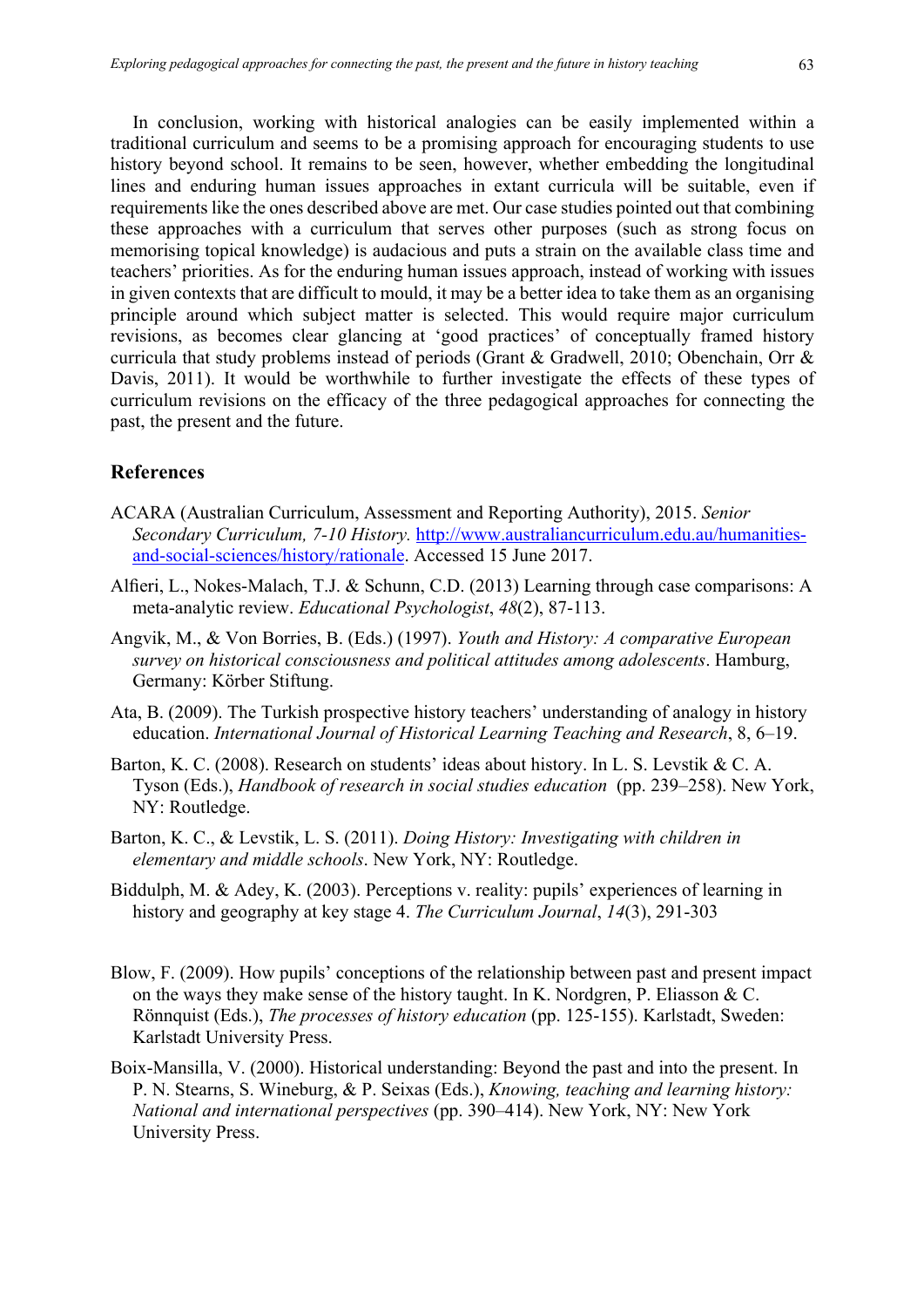- Broekkamp, H. & van Hout-Wolters, B. (2007). The gap between educational research and practice: A literature review, symposium, and questionnaire. *Educational Research and Evaluation*, *13*(3), 203-220.
- Brophy, J. (1999). Toward a model of the value aspects of motivation in education. Developing appreciation for particular learning domains and activities. *Educational Psychologist, 34,* 75–85.
- Brush, T., & Saye, J. (2014). An instructional model to support problem-based historical inquiry: The persistent issues in history network. *Interdisciplinary Journal of Problembased Learning, 8*(1), 39–50.
- Carroll, J.E. (2016). Exploring historical 'frameworks' as a curriculum goal: a case study examining students' notions of historical significance when using millennia-wide time scales, *The Curriculum Journal*, *27*(4), 454-478
- Den Heyer, K. (2003). Between every "now" and "then": A role for the study of historical agency in history and citizenship education. *Theory & Research in Social Education 31*(4), 411-434.
- DFE. (2013). *National curriculum in England: History programs of study*. London: Department for Education. https://www.gov.uk/government/publications/nationalcurriculum-in-england-history-programmes-of-study . Accessed 2 March 2018.
- Dressel, G. (1996). *Historische Anthropologie, eine Einführung* [Historical Anthropology, an Introduction]. Vienna, Austria: Böhlau Verlag.
- Foster, S., Ashby, R., & Lee, P. (2008). *Usable historical pasts: A study of students' frameworks of the past: Full research report ESRC end of award report*. RES-000-22- 1676. Swindon: ESRC.
- Frechtling, J., & Sharp, L. (Eds) (1997). *User-friendly handbook for mixed method evaluations*. Arlington, VA: National Science Foundation.
- Gaddis, J.L. (2005). *The Cold War*. London: Penquin Books.
- Gentner, D. (2010). Bootstrapping the mind: Analogical processes and symbol systems. *Cognitive Science*, *34*, 752–775.
- Grant, S.G. (2003). *History lessons: Teaching, learning and testing in U.S. high school classrooms*. Mahwah, NJ: Lawrence Erlbaum Associates.
- Grant, S. G., & Gradwell, J. M. (Eds.) (2010). *Teaching history with big ideas: Cases of ambitious teaching*. Lanham, MD: Rowman and Littlefield.
- Halldén, O. (1998). Personalization in historical descriptions and explanations. *Learning and Instruction, 8*(2), 131-139.
- Haydn, T., & Harris, R. (2010). Pupil perspectives on the purposes and benefits of studying history in high school: A view from the UK. *Journal of Curriculum Studies, 42*(2), 241– 261.
- Harris, R., & Reynolds, R. (2014). The history curriculum and its personal connection to students from minority ethnic backgrounds. *Journal of Curriculum Studies, 46*(4), 464– 486.
- Holyoak, K.J. & Thagard, P. (1997). The analogical mind. *American Psychologist*, *52*(1), 35- 44.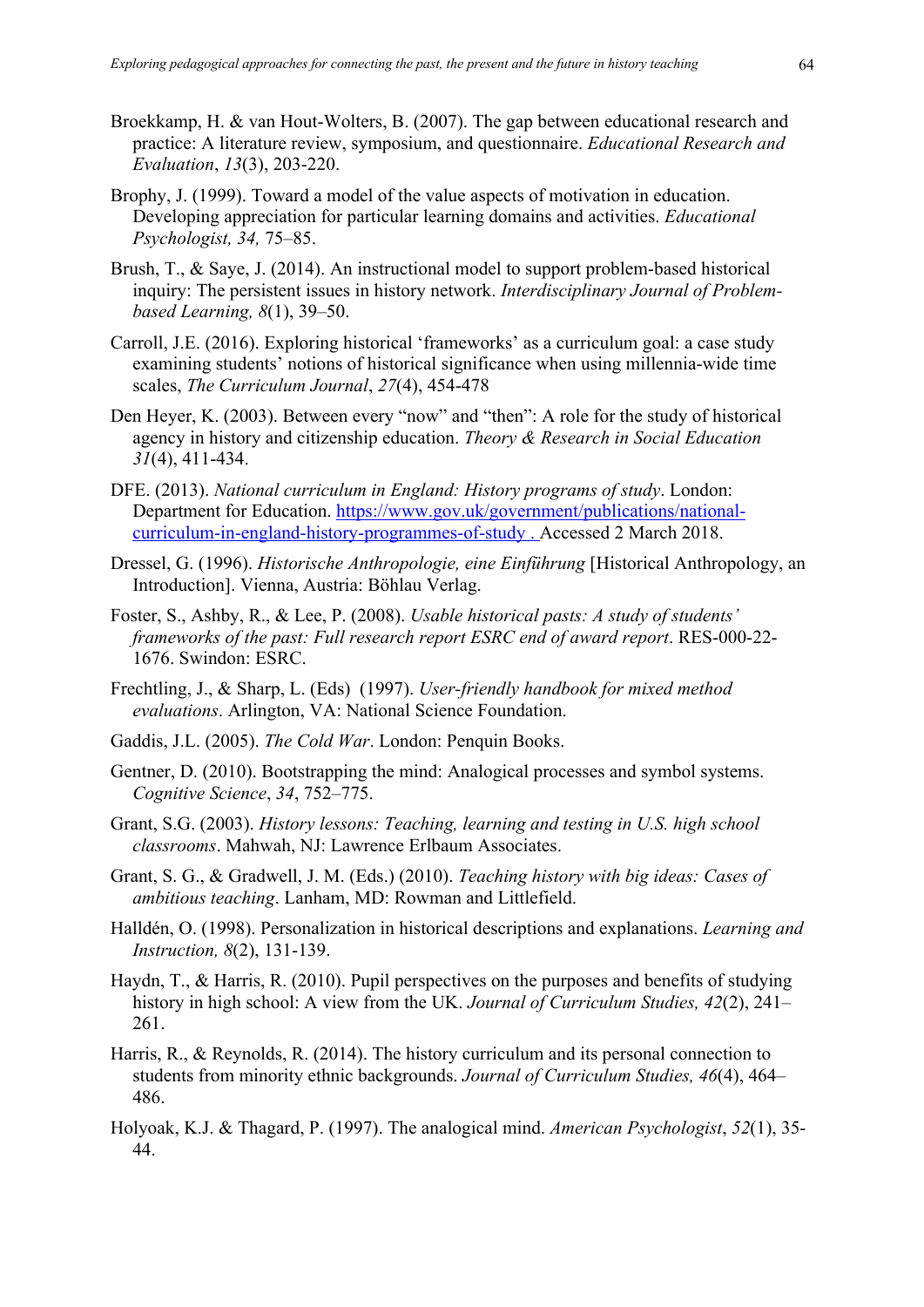- Hunt, M. (2000). Teaching historical significance. In I. Arthur & R. Phillips (Eds.), *Issues in history teaching* (pp. 39–54). London: Routledge.
- Illeris, K. (2009). Transfer of learning in the learning society: How can the barriers between different learning spaces be surmounted, and how can the gap between learning inside and outside schools be bridged? *International Journal of Lifelong Education*, *28*(2), 137-148.
- Isin, E.F. & Turner, B.S. (Eds) (2002). *Handbook of citizenship studies*. Thousand Oakes, CA: Sage.
- Laffin, D., & Wilson, M. (2005). Mussolini's marriage and a game in the playground: Using analogy to help pupils understand the past. *Teaching History*, *120*, 18–24.
- Landis, J., & Koch, G. (1977). The measurement of observer agreement for categorical data*. Biometrics*, *33*(1), 159–174.
- Lee, P. (2004). 'Walking backwards into tomorrow.' Historical consciousness and understanding history. *International Journal of Historical Learning, Teaching and Research, 4*(1), 69–114.
- Lee, P. (2005). Putting principles into practice. In M. S. Donovan & J. D. Bransford (Eds.), *How students learn: History in the classroom. National research council how people learn*  (pp. 31–78). Washington, DC: The National Academies Press
- Lee, P., & Howson, J. (2009). 'Two out of five did not know that Henry VIII had six wives': History education, historical literacy and historical consciousness. In L. Symcox & A. Wilschut (Eds.), *National history standards: The problem of the canon and the future of teaching history* (pp. 211–265). Charlotte, NC: Information Age.
- MacKinnon, M.H. (2001). Max Weber's disenchantment. *Journal of classical sociology, 1*(3), 329-351.
- Maggioni, L., Alexander, P. & VanSledright, B. (2004). At a crossroads? The development of epistemological beliefs and historical thinking. *European Journal of School Psychology*, *2*(12), 169-197.
- Means, M.L., & Voss, J.F. (1996). Who reasons well? Two studies of informal reasoning among children of different grade, ability, and knowledge levels. *Cognition and Instruction*, *14*(2), 139-178.
- McKenney, S. & Reeves, T.C. (2012). *Conducting educational design research*. Abingdon, United Kingdom: Routledge.
- Milligan, A. & Wood, B. (2010). Conceptual understandings as transition points: making sense of a complex social world. *Journal of Curriculum Studies*, *42*(4), 487-501.
- Mosborg, S. (2002). Speaking of history: how adolescents use their knowledge of history in reading the daily news. *Cognition and Instruction 20*(3), 323-358.
- Mugleston, W. F. (2000). Parallels in history. *OAH Magazine of History*, *14*, 44–47.
- Myson, I. (2006). Helping students put shape on the past: Systematic use of analogies to accelerate understanding. *Teaching History*, *122*, 26–33.
- NCHS. (1996). *National Standards for History*. Los Angeles, CA: UCLA/National Center for History in the Schools. http://www.nchs.ucla.edu/history-standards. Accessed 3 March 2018.
- Nordgren, K. (2016). How to do things with history: Use of history as a link between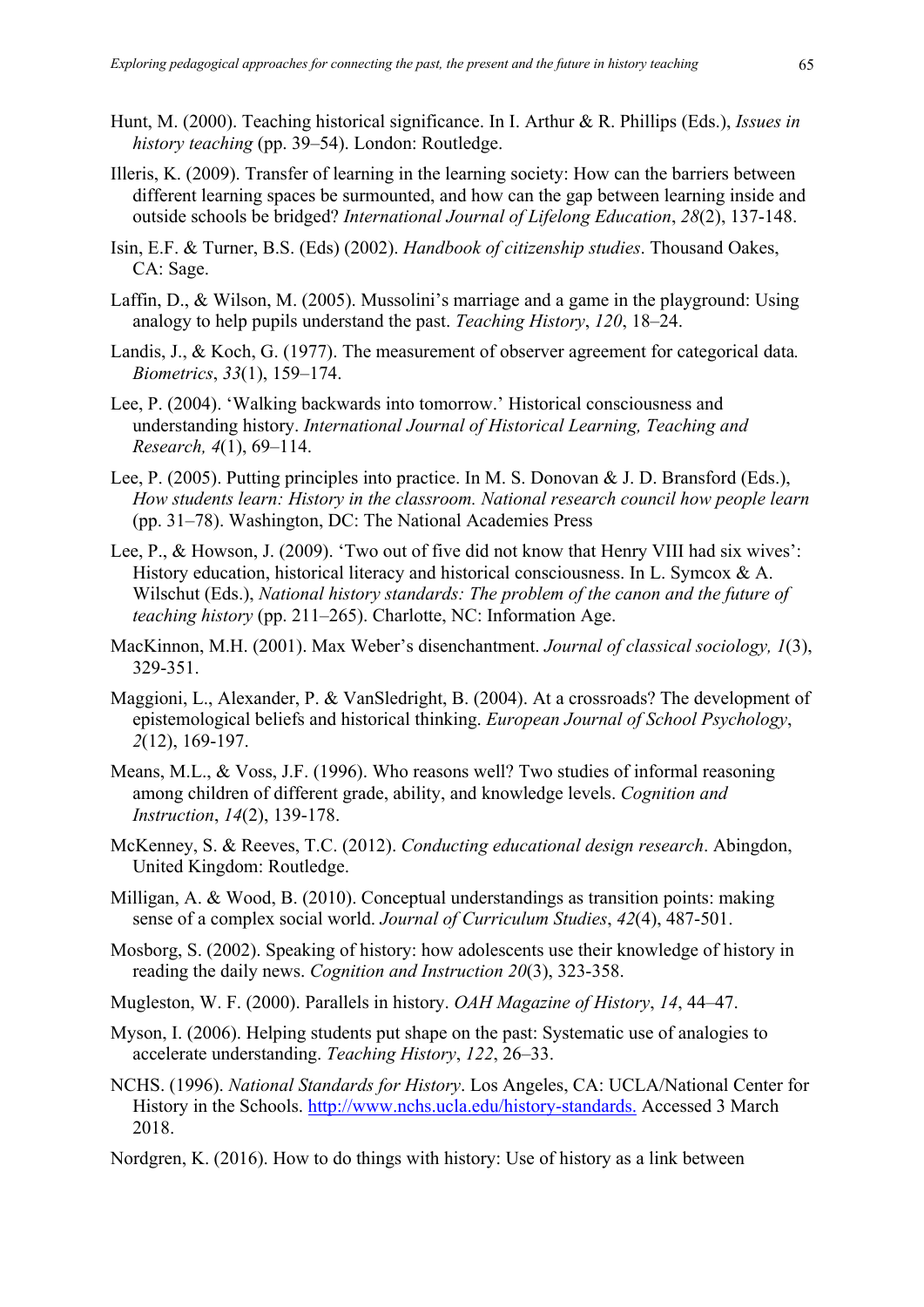historical consciousness and historical culture. *Theory & Research in Social Education*,

*44*(4), 479–504.

- Nuttall, D. (2013). Possible futures: Using frameworks of knowledge to help year 9 connect past, present and future. *Teaching History*, *151*, 33–43.
- Obenchain, K. M., Orr, A., & Davis, S. H. (2011). The past as a puzzle: How essential questions can piece together a meaningful investigation of history. *The Social Studies*, *102*, 190–199.
- Pintrich, P.A. (2003). A Motivational science perspective on the role of student motivation in learning and teaching contexts. *Journal of Educational Psychology*, 95 (4), 667-686.
- Robbins, D. (2004). Learning about an 800-year-old fight can't be all that bad, can it? *Teaching History*, *117*, 44–48.
- Rogers, R. (2008). Raising the bar: Developing meaningful historical consciousness at Key Stage 3. *Teaching History*, *133*, 24-30.
- Rosenzweig, R. (2000). How Americans use and think about the past. Implications from a national survey for the teaching of history. In P. N. Stearns, P. Seixas, & S. Wineburg (Eds.), *Knowing, teaching and learning history: National and international perspectives*  (pp. 262–284). New York, NY: New York University Press.
- Russell, W., Pellegrino, A. (2008). Constructing meaning from historical content: a research study. In *Journal of Social Studies Research, 32*(2), 3-15.
- Sandahl, J. (2015). Civic consciousness: A viable concept for advancing students' ability to orient themselves to possible futures? *Historical Encounters: A journal of historical consciousness, historical cultures, and history education*, *2*(1), 1-15.
- Seixas, P. (1994). Students' understanding of historical significance. *Theory and Research in Social Education, 22*, 281–304.
- Seixas, P., & Morton, T. (2013). *The big six historical thinking concepts*. Toronto, Canada: Nelson Education.
- Shemilt, D. (2009). Drinking an ocean and pissing a cupful: How adolescents make sense of history. In l. Symcox & A. Wilschut (Eds.), *National history standards. The problem of the canon and the future of teaching history* (pp. 141–211). Charlotte, NC: Information Age.
- Shreiner, T. L. (2014) Using historical knowledge to reason about contemporary political issues: An expert-novice study. *Cognition and Instruction, 32*(4), 313-352.
- Stoel, G., Logtenberg, A., Wansink, B., Huijgen, T., Van Boxtel, C. & Van Drie, J. (2017). Measuring epistemological beliefs in history education: An exploration of naïve and nuanced beliefs. *International Journal of Educational Research*, *83*, 120–134.
- Thornton, S.J., & Barton, K. (2010). Can history stand alone? Drawbacks and blind spots of a "disciplinary" curriculum. *Teachers College Record, 112*(9), 2471–2495.
- Van Straaten, D., Wilschut, A., & Oostdam, R. (2016). Making history relevant by connecting
- past, present and future. *Journal of Curriculum Studies*, *48*(4), 479–502.
- Van Straaten, D., Wilschut, A., & Oostdam, R. (2018). Measuring students' appraisals of the relevance of history: The construction and validation of the Relevance of History Measurement Scale (RHMS). *Studies in Educational Evaluation, 56,* 102–111.